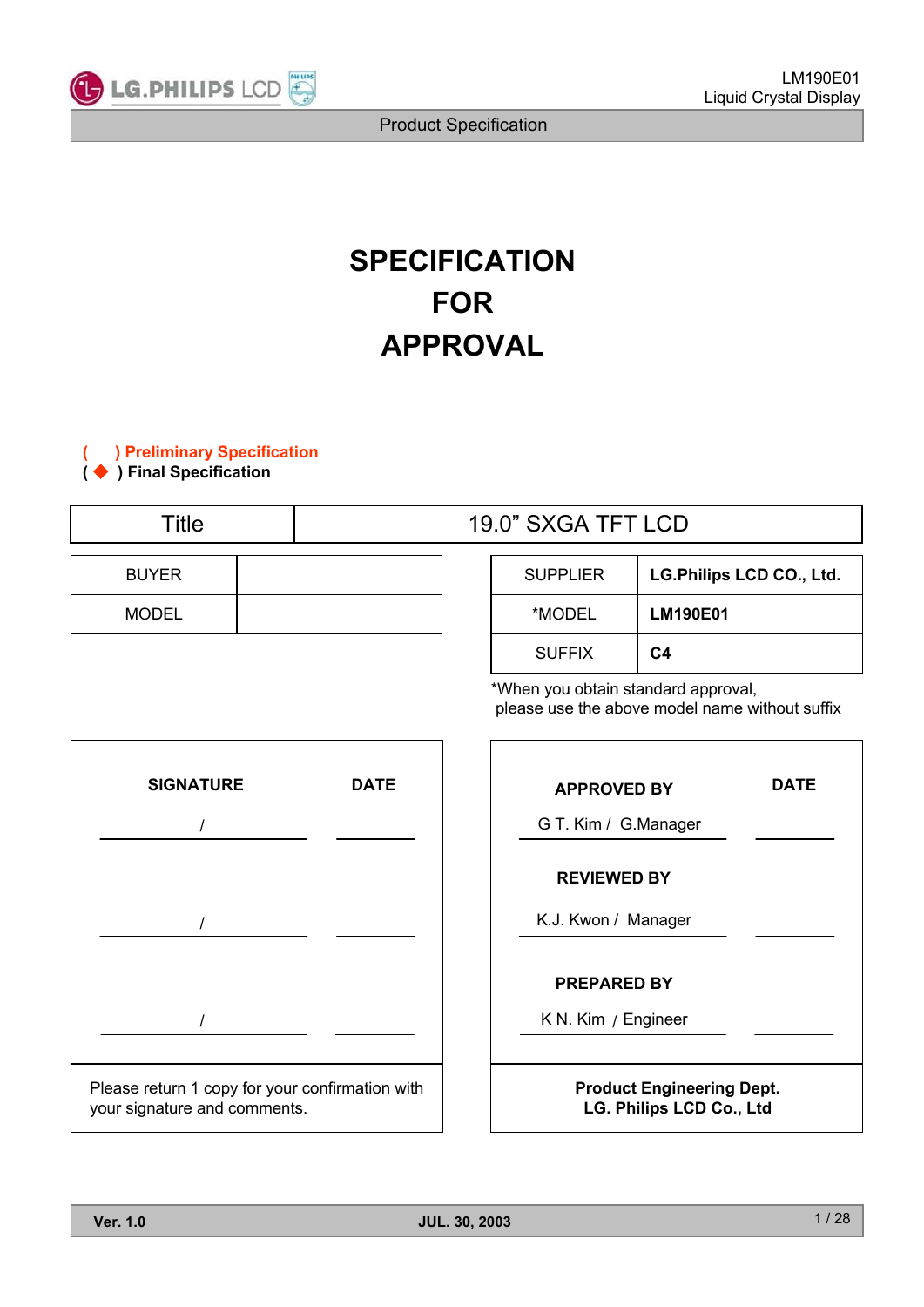

## **Contents**

| <b>No</b>      | <b>ITEM</b>                       | Page           |
|----------------|-----------------------------------|----------------|
|                | <b>COVER</b>                      | $\mathbf{1}$   |
|                | <b>CONTENTS</b>                   | 2              |
|                | <b>RECORD OF REVISIONS</b>        | 3              |
| 1              | <b>GENERAL DESCRIPTION</b>        | $\overline{4}$ |
| $\mathbf{2}$   | ABSOLUTE MAXIMUM RATINGS          | 5              |
| 3              | ELECTRICAL SPECIFICATIONS         | 6              |
| $3 - 1$        | ELECTRICAL CHARACTREISTICS        | 6              |
| $3-2$          | <b>INTERFACE CONNECTIONS</b>      | 9              |
| $3-3$          | SIGNAL TIMING SPECIFICATIONS      | 12             |
| $3 - 4$        | SIGNAL TIMING WAVEFORMS           | 13             |
| $3-5$          | <b>COLOR INPUT DATA REFERNECE</b> | 14             |
| $3-6$          | POWER SEQUENCE                    | 15             |
| 4              | OPTICAL SFECIFICATIONS            | 16             |
| 5              | MECHANICAL CHARACTERISTICS        | 20             |
| 6              | <b>RELIABILITY</b>                | 23             |
| $\overline{7}$ | <b>INTERNATIONAL STANDARDS</b>    | 24             |
| $7 - 1$        | <b>SAFETY</b>                     | 24             |
| $7 - 2$        | <b>EMC</b>                        | 24             |
| 8              | <b>PACKING</b>                    | 25             |
| $8 - 1$        | DESIGNATION OF LOT MARK           | 25             |
| $8 - 2$        | PACKING FORM                      | 25             |
| 9              | <b>PRECAUTIONS</b>                | 26             |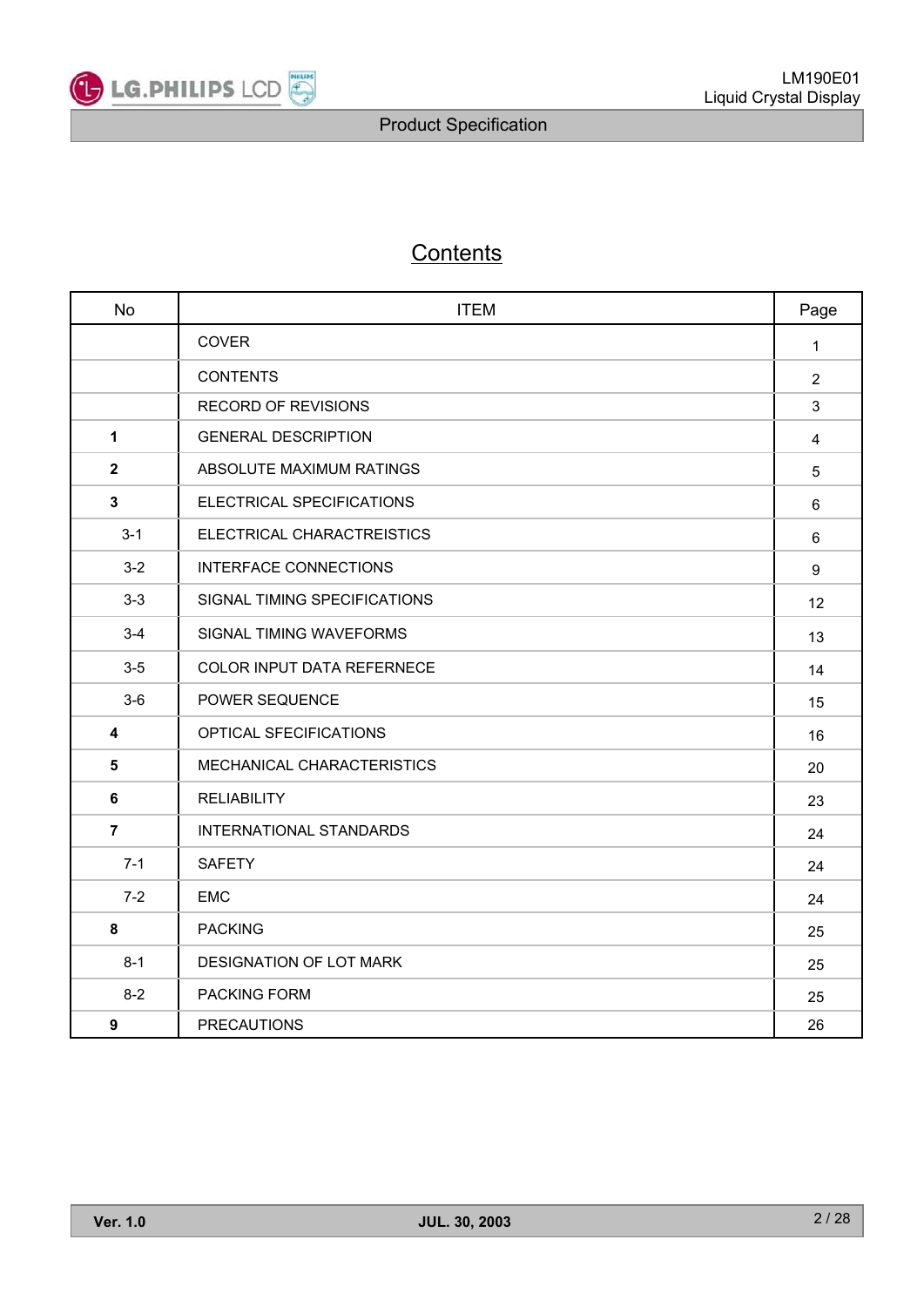

## **RECORD OF REVISIONS**

| <b>Revision No</b> | <b>Date</b>  | Page | <b>Description</b>          |
|--------------------|--------------|------|-----------------------------|
| <b>Ver 1.0</b>     | Jul.30, 2003 |      | <b>Final Specifications</b> |
|                    |              |      |                             |
|                    |              |      |                             |
|                    |              |      |                             |
|                    |              |      |                             |
|                    |              |      |                             |
|                    |              |      |                             |
|                    |              |      |                             |
|                    |              |      |                             |
|                    |              |      |                             |
|                    |              |      |                             |
|                    |              |      |                             |
|                    |              |      |                             |
|                    |              |      |                             |
|                    |              |      |                             |
|                    |              |      |                             |
|                    |              |      |                             |
|                    |              |      |                             |
|                    |              |      |                             |
|                    |              |      |                             |
|                    |              |      |                             |
|                    |              |      |                             |
|                    |              |      |                             |
|                    |              |      |                             |
|                    |              |      |                             |
|                    |              |      |                             |
|                    |              |      |                             |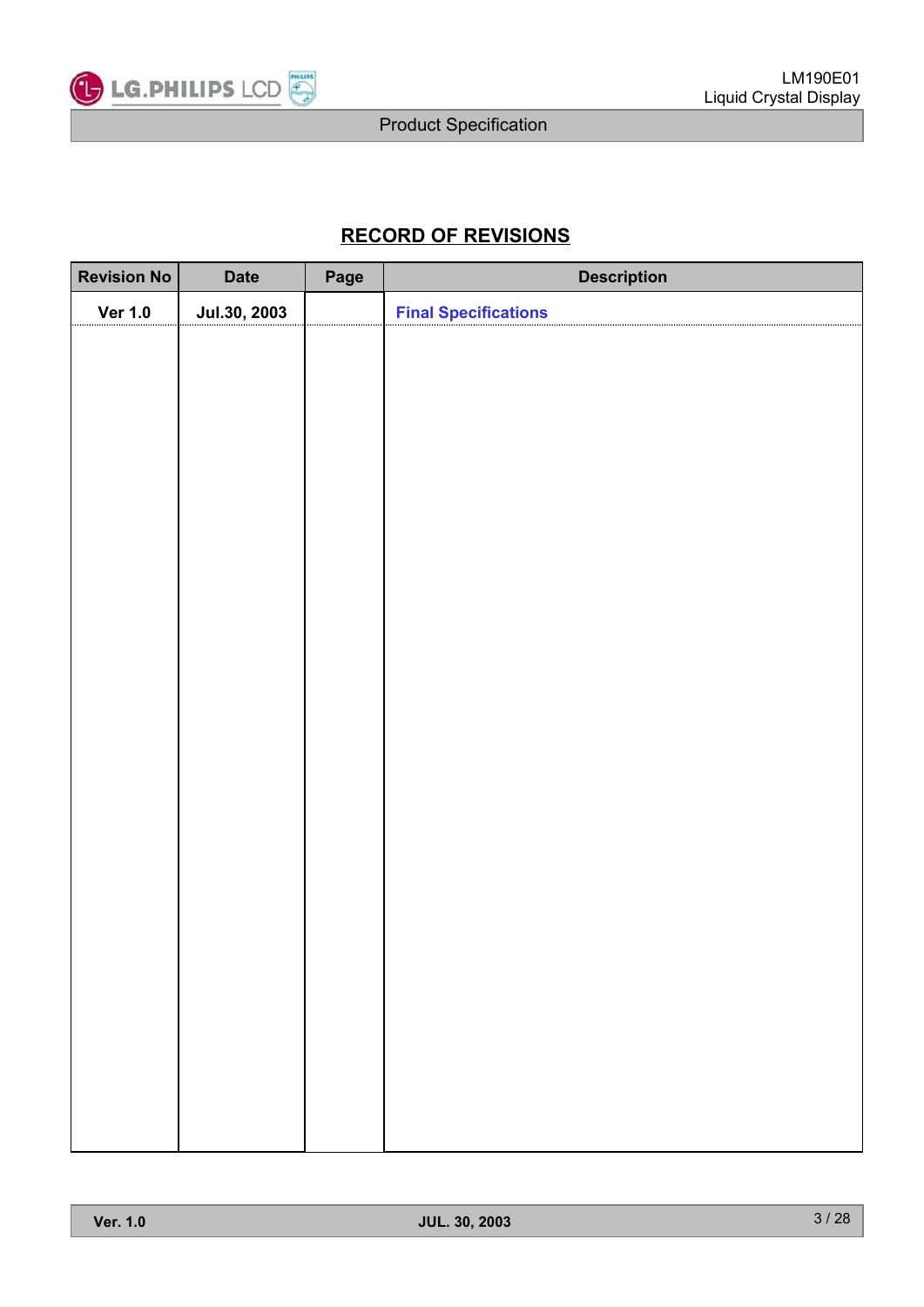

## **1. General Description**

LM190E01-C4 is a Color Active Matrix Liquid Crystal Display with an integral Cold Cathode Fluorescent Lamp(CCFL) backlight system. The matrix employs a-Si Thin Film Transistor as the active element. It is a transmissive type display operating in the normally black mode. It has a 19.0 inch diagonally measured active display area with SXGA resolution (1024 vertical by 1280 horizontal pixel array) Each pixel is divided into Red, Green and Blue sub-pixels or dots which are arranged in vertical stripes. Gray scale or the brightness of the sub-pixel color is determined with a 8-bit gray scale signal for each dot, thus, a palette of more than 16,777,216 colors. It has been designed to apply the 8Bit parallel CMOS interface. It is intended to support applications where thin thickness, wide viewing angle, low power are critical factors and graphic displays are important. In combination with the vertical arrangement of the sub-pixels, the LM190E01-C4 characteristics provide an excellent flat panel display for office automation products such as monitors.



### **General Features**

| Active screen size       | 19.0 inches (481.84mm) diagonal                                      |
|--------------------------|----------------------------------------------------------------------|
| Outline Dimension        | 404.2(H) x 330.0(V) x 22.3(D) mm(Typ.)                               |
| <b>Pixel Pitch</b>       | $0.294$ mm x 0.294 mm                                                |
| Pixel Format             | 1280 horizontal By 1024 vertical Pixels. RGB stripe arrangement      |
| Interface                | LVDS 2Port                                                           |
| Color depth              | 8-bit, 16,777,216 color                                              |
| Luminance, white         | 250 cd/m <sup>2</sup> ( Center 1Point, typ)                          |
| Viewing Angle (CR>10)    | Viewing Angle Free [ R/L 176(Typ.), U/D 176(Typ.) ]                  |
| <b>Power Consumption</b> | Total 22.94 Watt(Typ.), (3.29 Watt $@V_{1CD}$ , 19.65 @[Lamp=7.5mA]) |
| Weight                   | 2,800g (Typ.)                                                        |
| Display operating mode   | Transmissive mode, normally Black                                    |
| Surface treatments       | Hard coating (3H), Anti-glare treatment of the front polarizer       |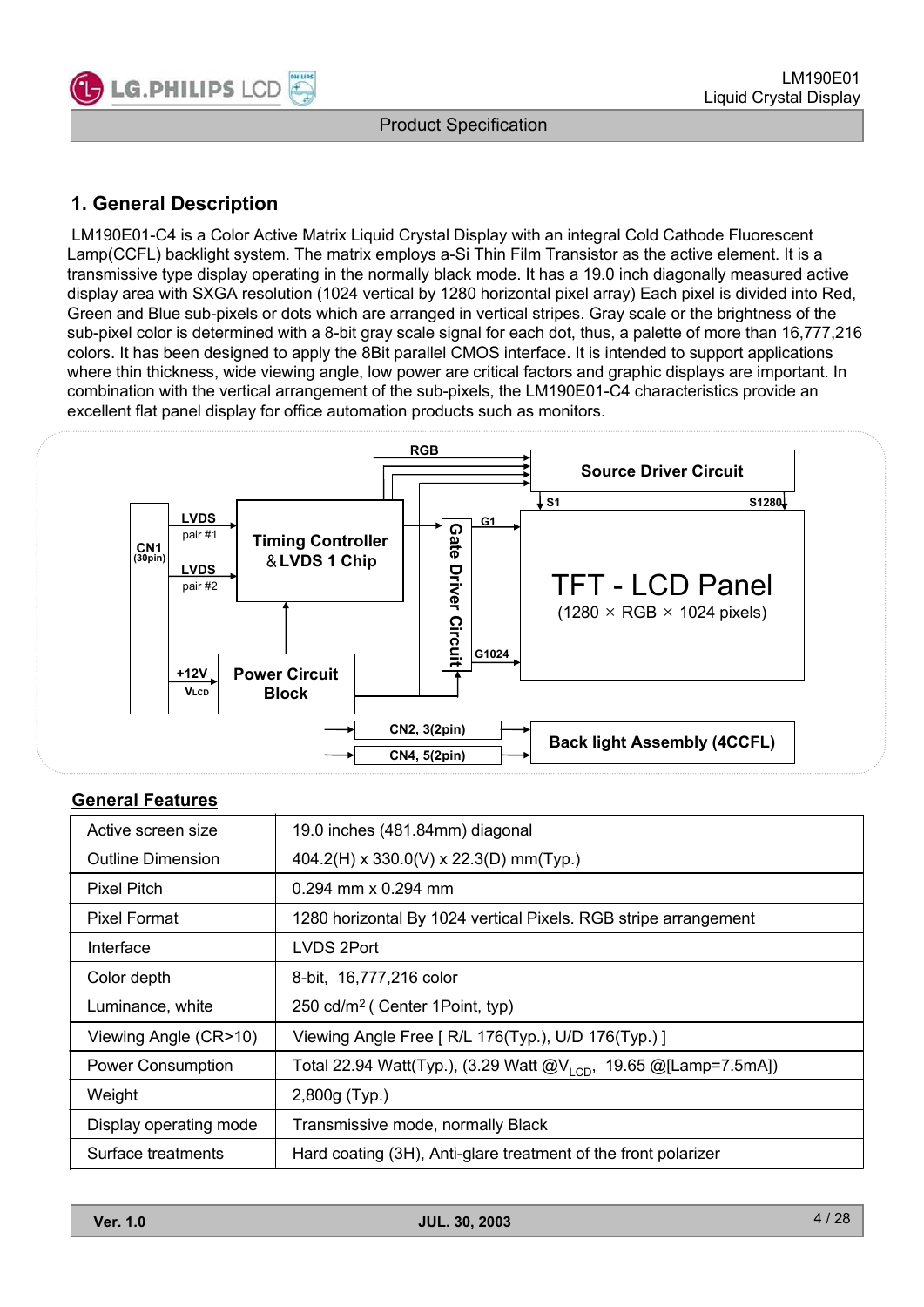

## **2. Absolute Maximum Ratings**

The following are maximum values which, if exceeded, may cause faulty operation or damage to the unit.

#### Table 1. Absolute Maximum Ratings

| Parameter                         |                  |        | Values  | Units | <b>Notes</b>    |
|-----------------------------------|------------------|--------|---------|-------|-----------------|
|                                   | Symbol           | Min    | Max     |       |                 |
| Power Supply Input Voltage        | V <sub>LCD</sub> | $-0.3$ | $+14.0$ | Vdc   | At $25^\circ$ C |
| <b>Operating Temperature</b>      | י P              |        | 50      | °C    |                 |
| Storage Temperature               | sт.              | $-20$  | 60      | °C    |                 |
| <b>Operating Ambient Humidity</b> | $H_{OP}$         | 10     | 90      | %RH   |                 |
| <b>Storage Humidity</b>           | $H_{\rm ST}$     | 10     | 90      | %RH   |                 |

Note : 1. Temperature and relative humidity range are shown in the figure below. Wet bulb temperature should be 39 °C Max, and no condensation of water.

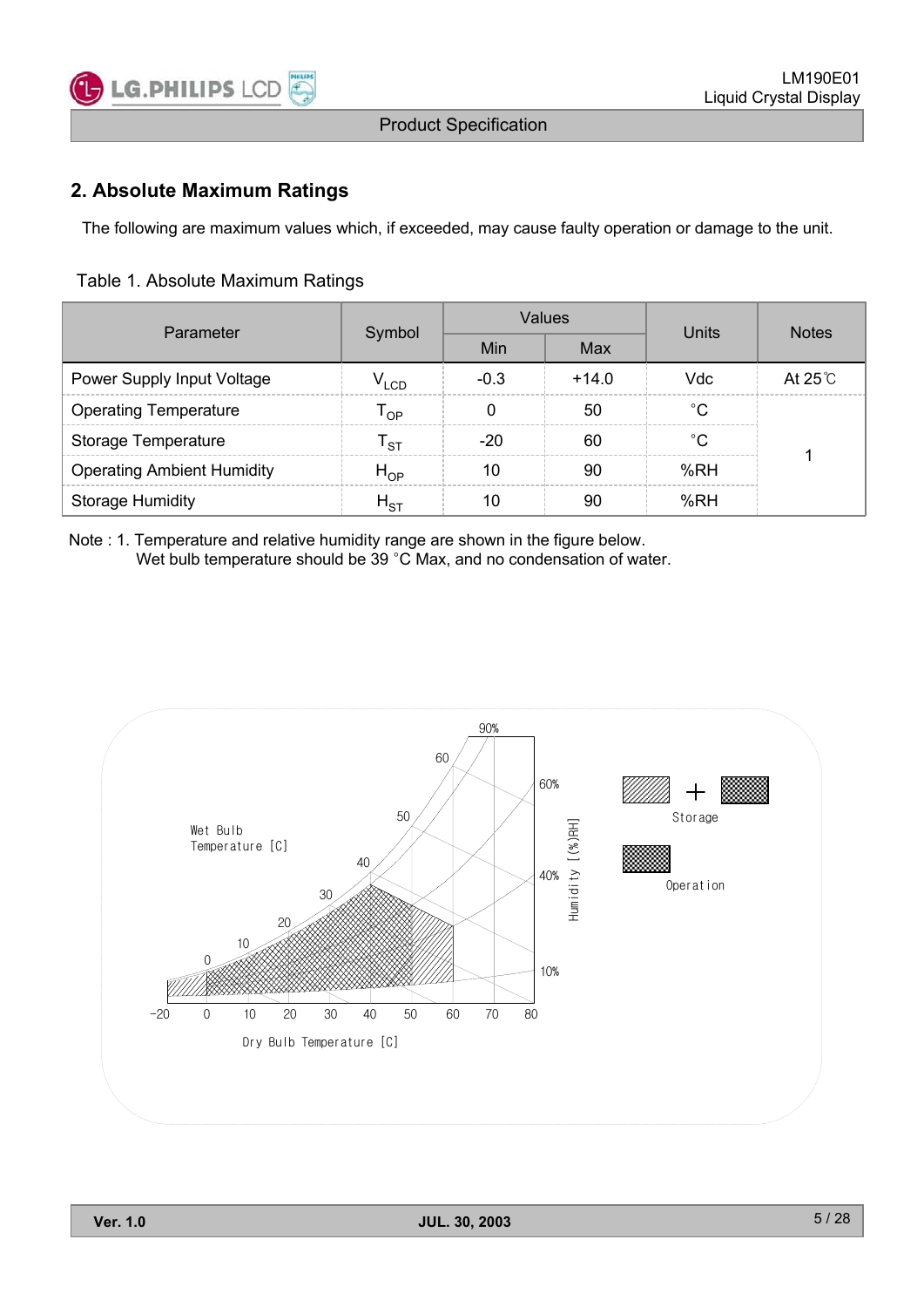

## **3. Electrical Specifications**

## **3-1. Electrical Characteristics**

It requires two power inputs. One is employed to power the LCD electronics and to drive the TFT array and liquid crystal. The second input power for the CCFL/Backlight, is typically generated by an inverter. The inverter is an external unit to the LCDs.

#### Table 2\_1. ELECTRICAL CHARACTERISTICS

| Parameter                  | Symbol           |                          | Values                   | Unit | <b>Notes</b> |                |
|----------------------------|------------------|--------------------------|--------------------------|------|--------------|----------------|
|                            |                  | Min                      | Typ                      | Max  |              |                |
| MODULE:                    |                  |                          |                          |      |              |                |
| Power Supply Input Voltage | $V_{LCD}$        | 11.4                     | 12.0                     | 12.6 | Vdc          |                |
|                            | <sup>'</sup> LCD | $\overline{\phantom{0}}$ | 274                      | 315  | mA           |                |
| Power Supply Input Current |                  | $\overline{\phantom{0}}$ | 360                      | 468  | mA           | $\overline{2}$ |
| <b>Power Consumption</b>   | $P_{LCD}$        | $\overline{\phantom{0}}$ | 3.29                     | 3.78 | Watt         |                |
| Inrush current             | <b>RUSH</b>      |                          | $\overline{\phantom{0}}$ | 3.0  | Α            | 3              |

Note :

1. The specified current and power consumption are under the VLCD=12.0V,  $25 \pm 2^{\circ}C$ ,  $f_V$ =60Hz condition whereas mosaic pattern( $8 \times 6$ ) is displayed and  $f<sub>V</sub>$  is the frame frequency.

- 2. The current is specified at the maximum current pattern below
- 3. The duration of rush current is about 2ms and rising time of power Input is 1ms(min.).

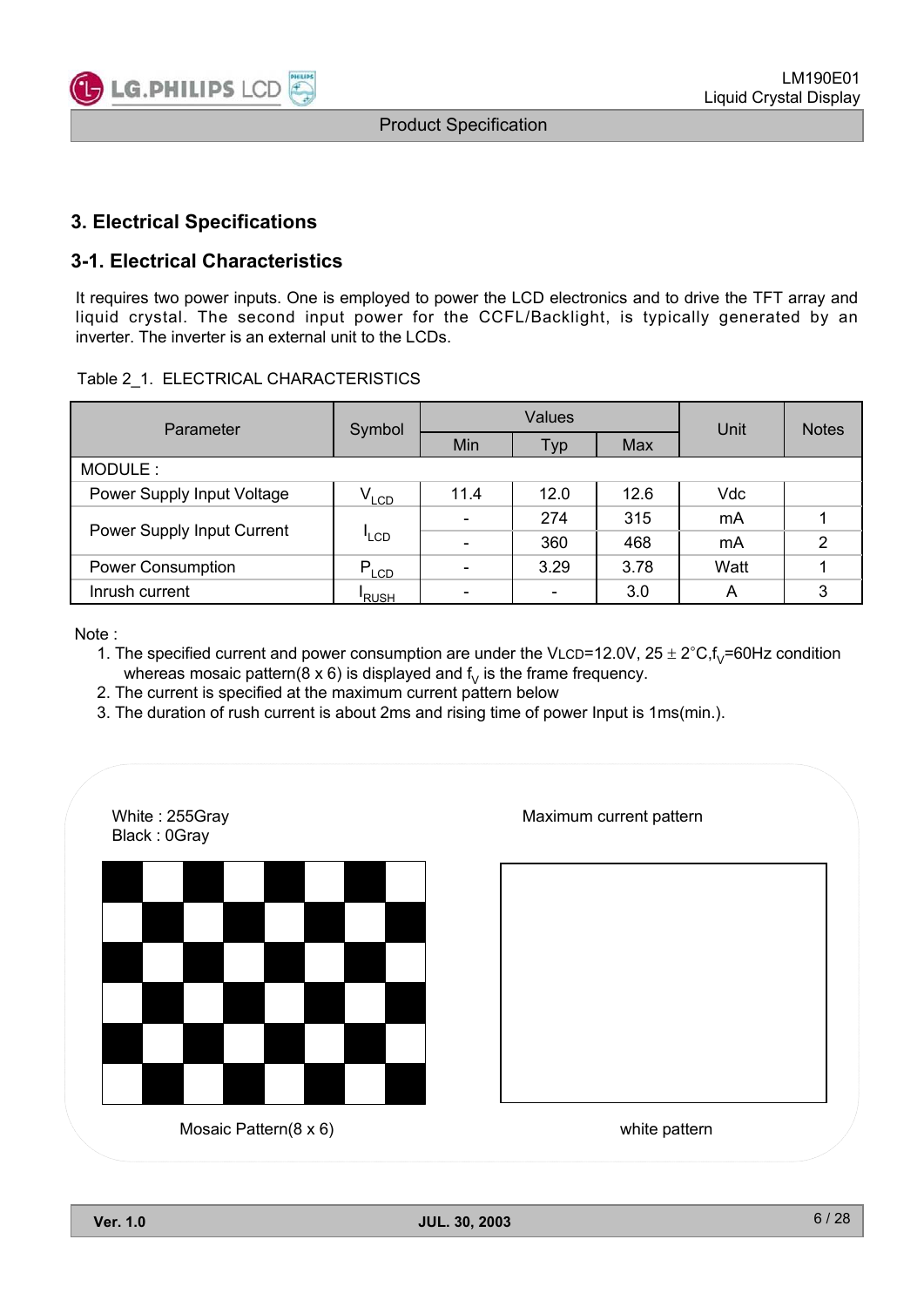

#### **Table 2\_2. ELECTRICAL CHARACTERISTICS**

| Parameter                           | Symbol          |            | Unit       | <b>Notes</b> |                   |      |
|-------------------------------------|-----------------|------------|------------|--------------|-------------------|------|
|                                     |                 | Min        | <b>Typ</b> | Max          |                   |      |
| LAMP:                               |                 |            |            |              |                   |      |
| <b>Operating Voltage</b>            | $\rm V_{BL}$    | 645(8.0mA) | 655(7.5mA) | 790(3mA)     | $\rm V_{RMS}$     | 1, 2 |
| <b>Operating Current</b>            | <sup>I</sup> BL | 3.0        | 7.5        | 8.0          | mA <sub>RMS</sub> |      |
| <b>Established Starting Voltage</b> | Vs              |            |            |              |                   | 1, 3 |
| at 25 $^{\circ}$ C                  |                 |            |            | 1,100        | $\rm V_{RMS}$     |      |
| at $0^{\circ}$ C                    |                 |            |            | 1,400        | $\rm V_{RMS}$     |      |
| <b>Operating Frequency</b>          | $f_{BL}$        | 40         | 60         | 70           | <b>kHz</b>        | 4    |
| <b>Discharge Stabilization Time</b> | $T_S$           |            |            | 3            | Min               | 1, 5 |
| Power Consumption                   | $P_{BL}$        |            | 19.65      | 21.62        | Watt              | 6    |
| Life Time                           |                 | 40,000     |            |              | <b>Hrs</b>        | 1, 7 |

Note : The design of the inverter must have specifications for the lamp in LCD Assembly**.**

- The performance of the Lamp in LCM, for example life time or brightness, is extremely influenced by the characteristics of the DC-AC inverter. So all the parameters of an inverter should be carefully designed so as not to produce too much leakage current from high-voltage output of the inverter. When you design or order the inverter, please make sure unwanted lighting caused by the mismatch of the lamp and the inverter (no lighting, flicker, etc) never occurs. When you confirm it, the LCD– Assembly should be operated in the same condition as installed in you instrument.
	- Do not attach a conducting tape to lamp connecting wire. If the lamp wire attach to a conducting tape, TFT-LCD Module has a low luminance and the inverter has abnormal action. Because leakage current is occurred between lamp wire and conducting tape.
	- 1. Specified values are for a single lamp.
	- 2. Operating voltage is measured at  $25 \pm 2^{\circ}$ C. The variance of the voltage is  $\pm$  10%.
	- 3. The voltage above  $V_s$  should be applied to the lamps for more than 1 second for start-up. (Inverter open voltage must be more than lamp starting voltage.) Otherwise, the lamps may not be turned on. The used lamp current is the lamp typical current.
	- 4. Lamp frequency may produce interface with horizontal synchronous frequency and as a result this may cause beat on the display. Therefore lamp frequency shall be as away possible from the horizontal
	- synchronous frequency and from its harmonics in order to prevent interference.
	- 5. Let's define the brightness of the lamp after being lighted for 5 minutes as 100%.  $T<sub>s</sub>$  is the time required for the brightness of the center of the lamp to be not less than 95%.
	- 6. The lamp power consumption shown above does not include loss of external inverter. The used lamp current is the lamp typical current.  $(P_{BL} = V_{BL} \times I_{BL} \times N_{Lamp}$ )
	- 7. The life is determined as the time at which brightness of the lamp is 50% compared to that of initial value at the typical lamp current on condition of continuous operating at  $25 \pm 2^{\circ}$ C.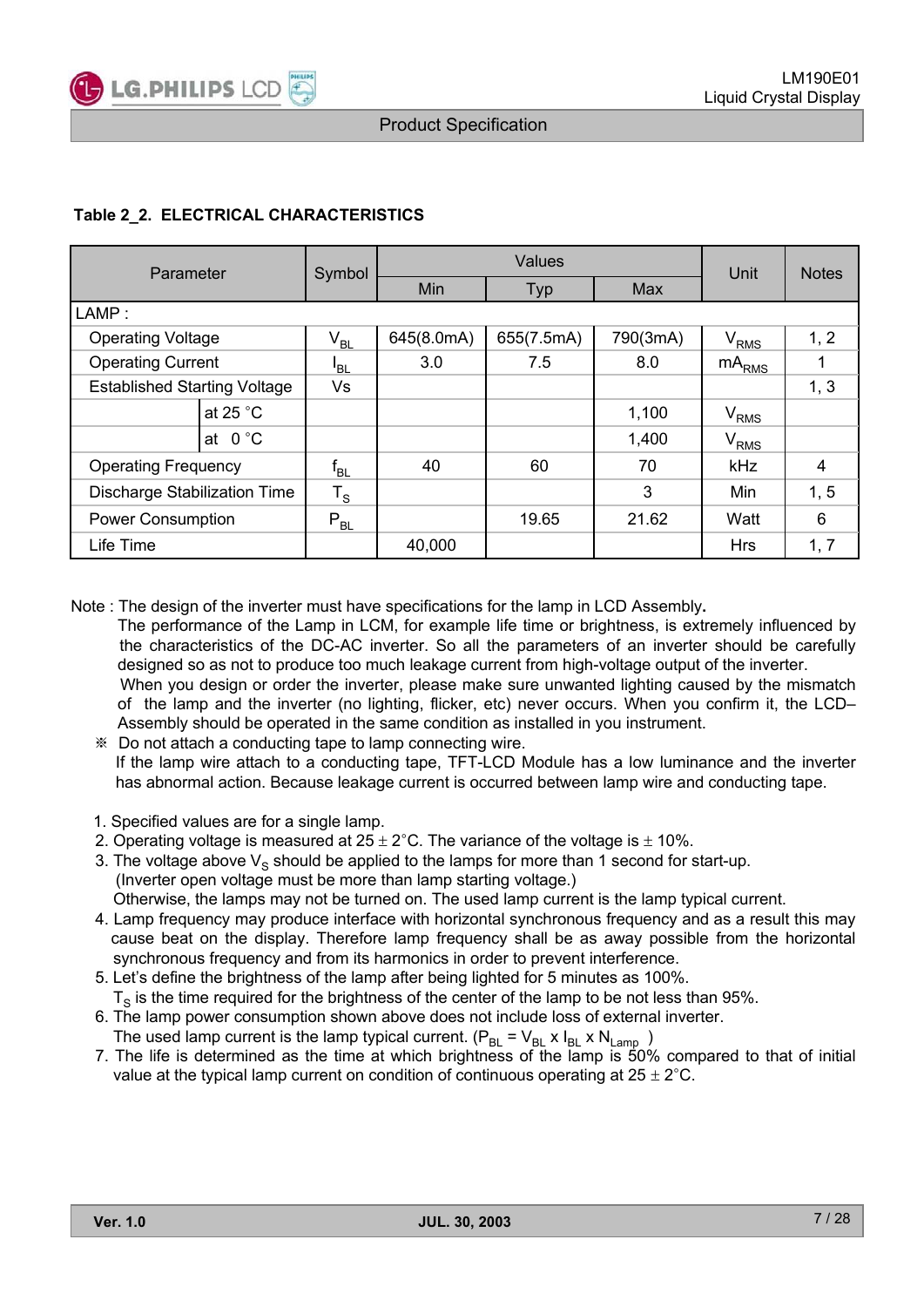

8. The output of the inverter must have symmetrical(negative and positive) voltage waveform and symmetrical current waveform (Unsymmetrical ratio is less than 10%). Please do not use the inverter which has unsymmetrical voltage and unsymmetrical current and spike wave.

Requirements for a system inverter design, which is intended to have a better display performance, a better power efficiency and a more reliable lamp, are following.

- It shall help increase the lamp lifetime and reduce leakage current.
	- a. The asymmetry rate of the inverter waveform should be less than 10%.
	- b. The distortion rate of the waveform should be within  $\sqrt{2} \pm 10\%$ .
		- \* Inverter output waveform had better be more similar to ideal sine wave.



\* Asymmetry rate:  
\n
$$
|I_{p} - I_{-p}| / I_{rms} \times 100\%
$$
\n\* Distortion rate  
\n
$$
I_{p} (or I_{-p}) / I_{rms}
$$

- 9. The inverter which is combined with this LCM, is highly recommended to connect coupling(ballast) condenser at the high voltage output side. When you use the inverter which has not coupling(ballast) condenser, it may cause abnormal lamp lighting because of biased mercury as time goes.
- 10.In case of edgy type back light with over 4 parallel lamps, input current and voltage wave form should be synchronized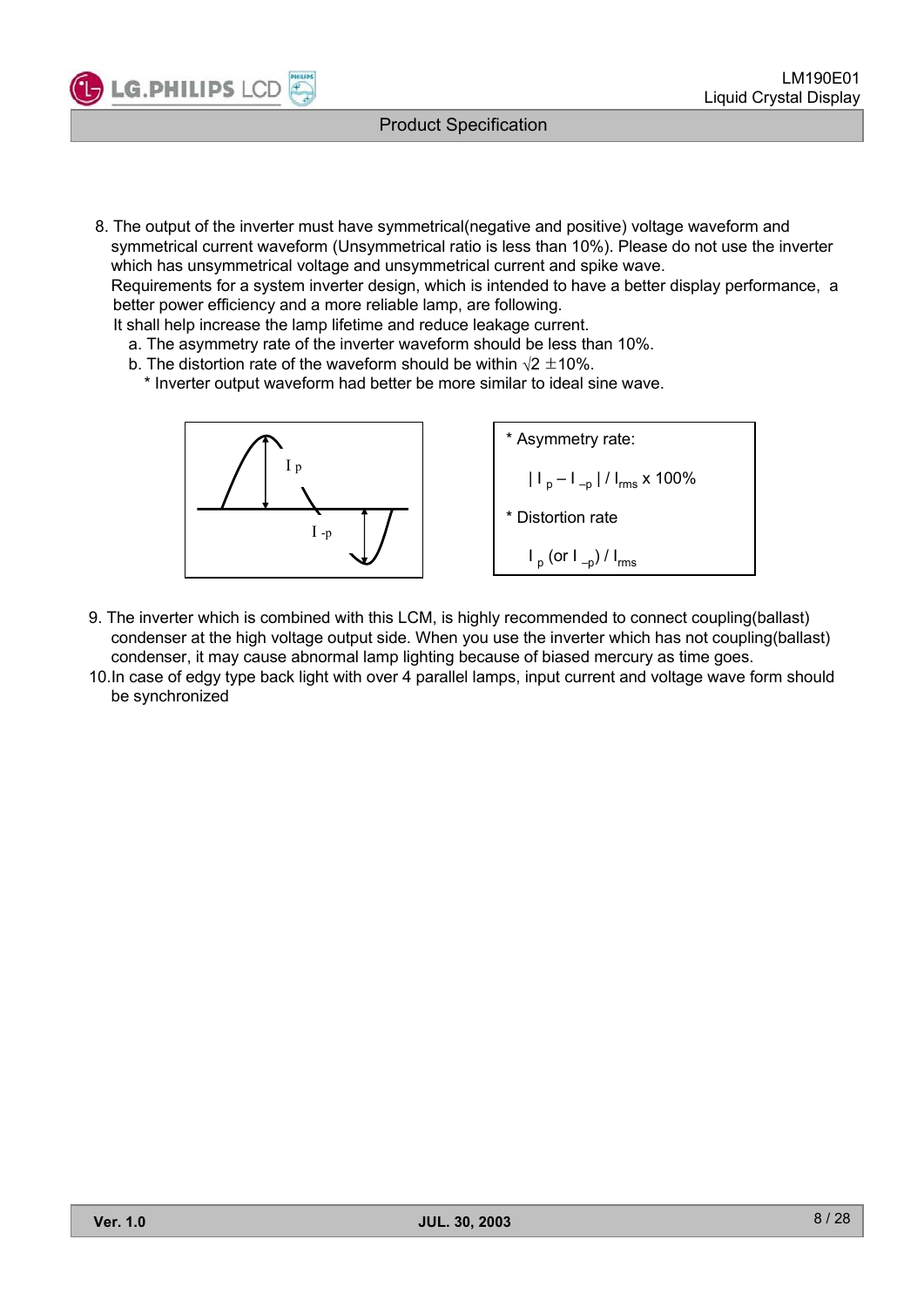

## **3-2. Interface Connections**

-LCD Connector(CN1) : GT101-30S-H16 (Manufactured by LGC) or Equivalent ᆛMating Connector : FI-X30H (Manufactured by JAE) or Equivalent

| Table 3. MODULE CONNECTOR(CN1) PIN CONFIGURATION |
|--------------------------------------------------|
|--------------------------------------------------|

| Pin No                  | Symbol            | Description                               |             |
|-------------------------|-------------------|-------------------------------------------|-------------|
| 1                       | <b>FROM</b>       | Minus signal of odd channel 0 (LVDS)      |             |
| $\overline{2}$          | FR <sub>0</sub> P | Plus signal of odd channel 0 (LVDS)       |             |
| 3                       | FR <sub>1</sub> M | Minus signal of odd channel 1 (LVDS)      |             |
| $\overline{\mathbf{4}}$ | FR <sub>1</sub> P | Plus signal of odd channel 1 (LVDS)       |             |
| 5                       | FR <sub>2M</sub>  | Minus signal of odd channel 2 (LVDS)      |             |
| 6                       | FR <sub>2</sub> P | Plus signal of odd channel 2 (LVDS)       | First data  |
| $\overline{7}$          | <b>GND</b>        | Ground                                    |             |
| 8                       | <b>FCLKINM</b>    | Minus signal of odd clock channel (LVDS)  |             |
| 9                       | <b>FCLKINP</b>    | Plus signal of odd clock channel (LVDS)   |             |
| 10                      | FR <sub>3</sub> M | Minus signal of odd channel 3 (LVDS)      |             |
| 11                      | FR <sub>3</sub> P | Plus signal of odd channel 3 (LVDS)       |             |
| 12                      | <b>SROM</b>       | Minus signal of even channel 0 (LVDS)     |             |
| 13                      | <b>SR0P</b>       | Plus signal of even channel 0 (LVDS)      |             |
| 14                      | <b>GND</b>        | Ground                                    |             |
| 15                      | SR <sub>1</sub> M | Minus signal of even channel 1 (LVDS)     |             |
| 16                      | SR <sub>1</sub> P | Plus signal of even channel 1 (LVDS)      |             |
| 17                      | <b>GND</b>        | Ground                                    | Second data |
| 18                      | SR <sub>2M</sub>  | Minus signal of even channel 2 (LVDS)     |             |
| 19                      | SR <sub>2</sub> P | Plus signal of even channel 2 (LVDS)      |             |
| 20                      | <b>SCLKINM</b>    | Minus signal of even clock channel (LVDS) |             |
| 21                      | <b>SCLKINP</b>    | Plus signal of even clock channel (LVDS)  |             |
| 22                      | SR <sub>3</sub> M | Minus signal of even channel 3 (LVDS)     |             |
| 23                      | SR <sub>3</sub> P | Plus signal of even channel 3 (LVDS)      |             |
| 24                      | <b>GND</b>        | Ground                                    |             |
| 25                      | <b>NC</b>         | No Connection                             |             |
| 26                      | <b>NC</b>         | No Connection                             |             |
| 27                      | <b>NC</b>         | No Connection                             |             |
| 28                      | <b>VLCD</b>       | Power Supply +12.0V                       |             |
| 29                      | <b>VLCD</b>       | Power Supply +12.0V                       |             |
| 30                      | <b>VLCD</b>       | Power Supply +12.0V                       |             |

**Rear view of LCM**



Note: 1. NC: No Connection.

- 2. All GND(ground) pins should be connected together and to Vss which should also be connected to the LCD's metal frame.
- 3. All VLCD (power input) pins should be connected together.
- 4. Input Level of LVDS signal is based on the IEA 664 Standard.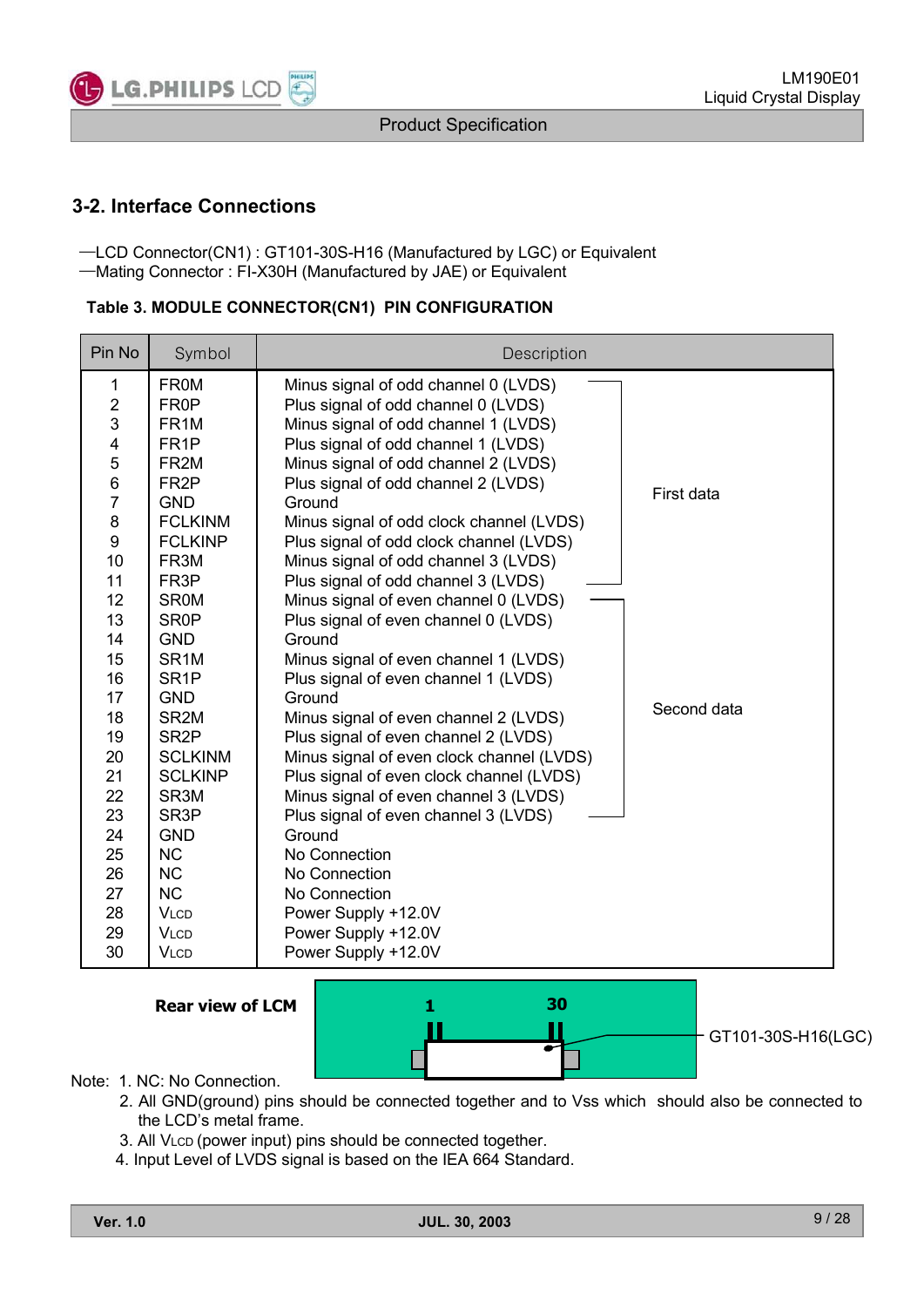

#### **Table 4. REQUIRED SIGNAL ASSIGNMENT FOR Flat Link(TI:SN75LVDS83) Transmitter**

| Pin#                      | <b>Pin Name</b> | <b>Require Signal</b>      | Pin# | <b>Pin Name</b>      | <b>Require Signal</b>                    |
|---------------------------|-----------------|----------------------------|------|----------------------|------------------------------------------|
| $\mathbf{1}$              | <b>Vcc</b>      | Power Supply for TTL Input | 29   | <b>GND</b>           | Ground pin for TTL                       |
| $\overline{2}$            | D <sub>5</sub>  | TTL Input (R7)             | 30   | D <sub>26</sub>      | TTL Input (DE)                           |
| $\ensuremath{\mathsf{3}}$ | D <sub>6</sub>  | TTL Input (R5)             | 31   | $TX$ CLKIN           | TTL Level clock Input                    |
| 4                         | D7              | TTL Input (G0)             | 32   | PWR DWN              | Power Down Input                         |
| 5                         | GND             | Ground pin for TTL         | 33   | PLL GND              | Ground pin for PLL                       |
| 6                         | D <sub>8</sub>  | TTL Input (G1)             | 34   | PLL Vcc              | Power Supply for PLL                     |
| $\boldsymbol{7}$          | D <sub>9</sub>  | TTL Input (G2)             | 35   | PLL GND              | Ground pin for PLL                       |
| 8                         | D <sub>10</sub> | TTL Input (G6)             | 36   | <b>LVDS GND</b>      | Ground pin for LVDS                      |
| 9                         | Vcc             | Power Supply for TTL Input | 37   | $TxOUT3 +$           | Positive LVDS differential data output 3 |
| 10                        | D11             | TTL Input (G7)             | 38   | $TxOUT3-$            | Negative LVDS differential data output 3 |
| 11                        | D12             | TTL Input (G3)             | 39   | $T_X$ CLKOUT +       | Positive LVDS differential clock output  |
| 12                        | D <sub>13</sub> | TTL Input (G4)             | 40   | $T_X$ CLKOUT -       | Negative LVDS differential clock output  |
| 13                        | GND             | Ground pin for TTL         | 41   | $T_X$ OUT2+          | Positive LVDS differential data output 2 |
| 14                        | D14             | TTL Input (G5)             | 42   | $T_{\rm X}$ OUT2 $-$ | Negative LVDS differential data output 2 |
| 15                        | D15             | TTL Input (B0)             | 43   | LVDS GND             | Ground pin for LVDS                      |
| 16                        | D16             | TTL Input (B6)             | 44   | LVDS Vcc             | Power Supply for LVDS                    |
| 17                        | Vcc             | Power Supply for TTL Input | 45   | $T_X$ OUT1+          | Positive LVDS differential data output 1 |
| 18                        | D17             | TTL Input (B7)             | 46   | $T_X$ OUT1 $-$       | Negative LVDS differential data output 1 |
| 19                        | D18             | TTL Input (B1)             | 47   | $T_X$ OUT0+          | Positive LVDS differential data output 0 |
| 20                        | D19             | TTL Input (B2)             | 48   | $T_X$ OUT0-          | Negative LVDS differential data output 0 |
| 21                        | GND             | Ground pin for TTL Input   | 49   | <b>LVDS GND</b>      | Ground pin for LVDS                      |
| 22                        | D20             | TTL Input (B3)             | 50   | D <sub>27</sub>      | TTL Input (R6)                           |
| 23                        | D21             | TTL Input (B4)             | 51   | D <sub>0</sub>       | TTL Input (R0)                           |
| 24                        | D <sub>22</sub> | TTL Input (B5)             | 52   | D <sub>1</sub>       | TTL Input (R1)                           |
| 25                        | D <sub>23</sub> | TTL Input (RSVD)           | 53   | <b>GND</b>           | Ground pin for TTL                       |
| 26                        | <b>Vcc</b>      | Power Supply for TTL Input | 54   | D <sub>2</sub>       | TTL Input (R2)                           |
| 27                        | D24             | TTL Input (HSYNC)          | 55   | D <sub>3</sub>       | TTL Input (R3)                           |
| 28                        | D <sub>25</sub> | TTL Input (VSYNC)          | 56   | D4                   | TTL Input (R4)                           |

Notes : Refer to LVDS Transmitter Data Sheet for detail descriptions.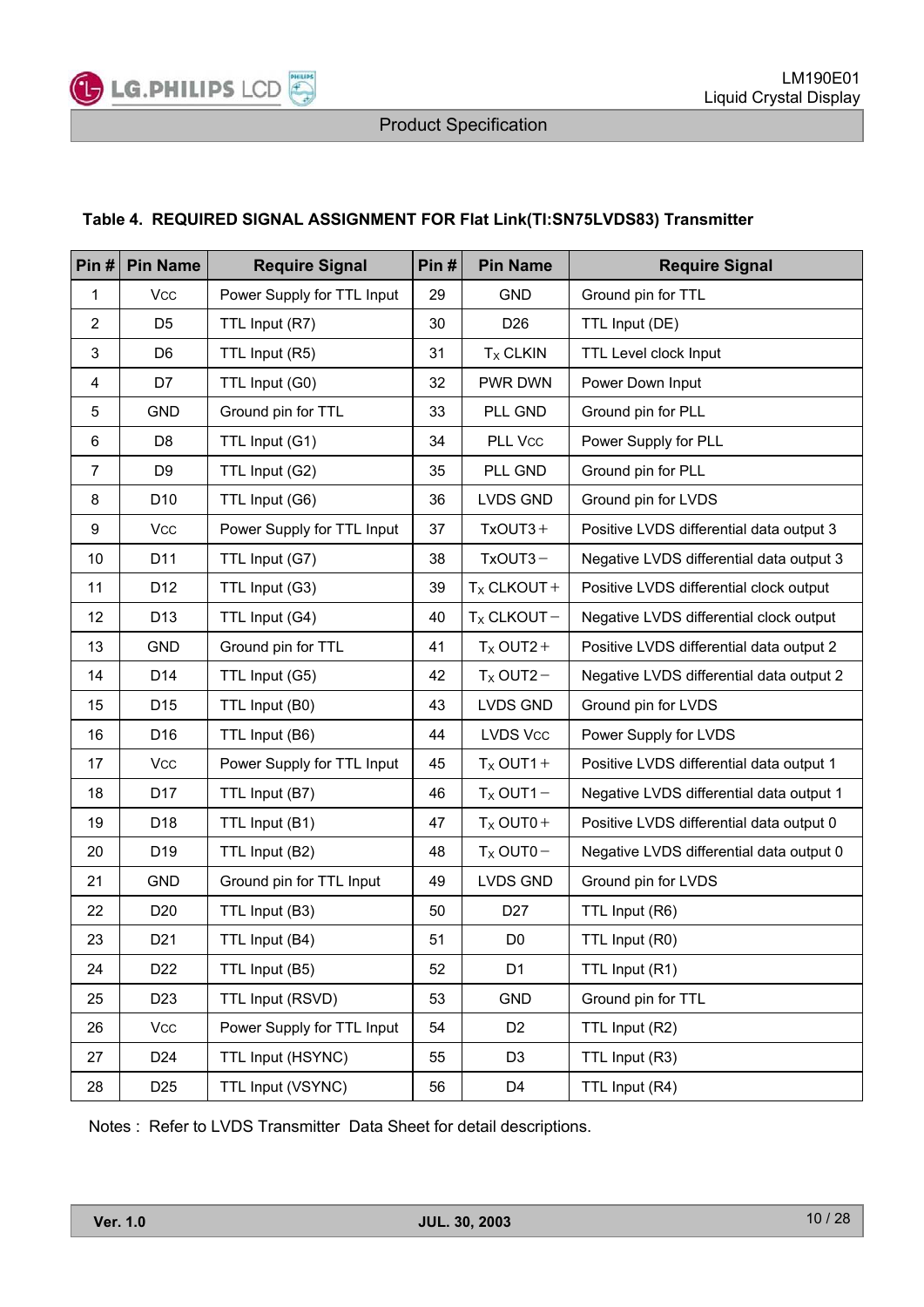

#### **Table 5. BACKLIGHT CONNECTOR PIN CONFIGURATION(CN2,CN3,CN4,CN5)**

The backlight interface connector is a model 1674817-1(CN2/CN3/CN4/CN5) manufactured by AMP. The mating connector part number are SM02B-BHSS-1-TB(2pin) or equivalent. The pin configuration for the connector is shown in the table below.

| No.             | Pin. | Symbol    | Description                                           | <b>Notes</b> |
|-----------------|------|-----------|-------------------------------------------------------|--------------|
| CN <sub>2</sub> |      | HV        | Power supply for lamp 1(High voltage side) - Gray     |              |
|                 |      | LV        | Power supply for lamp 1(Low voltage side) - Black     | 2            |
|                 |      | <b>HV</b> | Power supply for lamp 2(High voltage side) - Sky Blue |              |
| CN <sub>3</sub> | 2    | LV        | Power supply for lamp 2(Low voltage side) - Blue      |              |
|                 |      | <b>HV</b> | Power supply for lamp 3(High voltage side) - Gray     |              |
| CN <sub>4</sub> |      | LV        | Power supply for lamp 3(Low voltage side) - Black     |              |
| CN <sub>5</sub> |      | HV        | Power supply for lamp 4(High voltage side) - Sky Blue |              |
|                 |      | LV        | Power supply for lamp 4(Low voltage side) - Blue      |              |

Notes: 1. The high voltage power terminal is colored gray, sky blue. 2. The low voltage pin color is black, blue.

#### <BACKLIGHT CONNECTOR DIAGRAM>

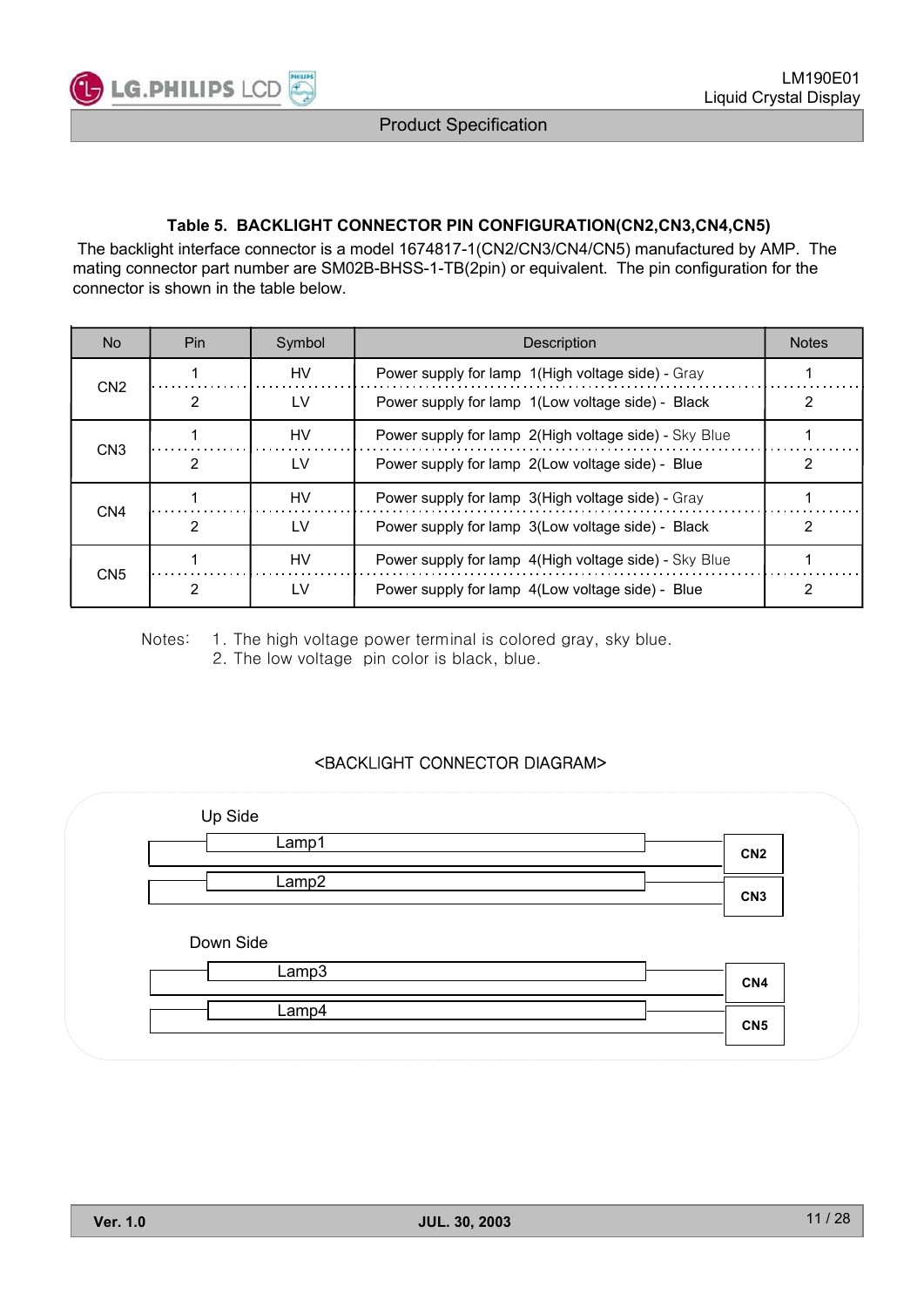

## **3-3. Signal Timing Specifications**

This is the signal timing required at the input of the User connector. All of the interface signal timing should be satisfied with the following specifications for it's proper operation.

| <b>ITEM</b>      | <b>Symbol</b>                 |                                                 | Min            | <b>Typ</b>               | <b>Max</b>                   | <b>Unit</b>                                     | <b>Note</b> |
|------------------|-------------------------------|-------------------------------------------------|----------------|--------------------------|------------------------------|-------------------------------------------------|-------------|
|                  | Period                        | $\mathfrak{t}_{\texttt{CLK}}$                   | 23.65          | 18.52                    | 14.82                        | ns                                              |             |
| <b>DCLK</b>      | Frequency                     |                                                 | 42.3           | 54.0                     | 67.5                         | <b>MHz</b>                                      |             |
|                  | Period                        | $t_{HP}$                                        | 664            | 844                      | 1024                         | $t_{CLK}$                                       |             |
| Hsync            | Frequency                     | $f_H$                                           | 50.10          | 63.98                    | 79.95                        | <b>KHz</b>                                      |             |
|                  | Width                         | $t_{WH}$                                        | 8              | 56                       | $\qquad \qquad \blacksquare$ | $\mathfrak{t}_{\scriptscriptstyle{\text{CLK}}}$ |             |
|                  | Period                        | $t_{VP}$                                        | 1034           | 1066                     | 1098                         | $t_{HP}$                                        |             |
| Vsync            | Frequency                     | $f_V$                                           | 47             | 60                       | 75                           | Hz                                              |             |
|                  | Width                         | $t_{\text{wV}}$                                 | $\overline{2}$ | 3                        | $\qquad \qquad -$            | $t_{HP}$                                        |             |
|                  | Horizontal Valid              | $t_{HV}$                                        | 640            | 640                      | 640                          |                                                 |             |
|                  | <b>Horizontal Back Porch</b>  | $\mathfrak{t}_{\mathsf{H}\mathsf{B}\mathsf{P}}$ | 8              | 124                      |                              |                                                 |             |
|                  | <b>Horizontal Front Porch</b> | $\mathfrak{t}_{\mathsf{H}\mathsf{FP}}$          | 8              | 24                       |                              | $t_{CLK}$                                       |             |
| <b>DE</b>        | <b>Horizontal Blank</b>       | $\blacksquare$                                  | 24             | -                        | $t_{HP} - t_{HV}$            |                                                 |             |
| (Data<br>Enable) | <b>Vertical Valid</b>         | $t_{VV}$                                        | 1024           | 1024                     | 1024                         |                                                 |             |
|                  | <b>Vertical Back Porch</b>    | $\mathfrak{t}_{\mathsf{VBP}}$                   | $\mathbf{1}$   | 38                       | -                            |                                                 |             |
|                  | <b>Vertical Front Porch</b>   | $t_{\scriptscriptstyle\rm VFP}$                 | $\mathbf{1}$   | $\mathbf{1}$             |                              | $t_{HP}$                                        |             |
|                  | <b>Vertical Blank</b>         |                                                 | 10             | $\overline{\phantom{a}}$ | $t_{VP}$ - $t_{VV}$          |                                                 |             |

#### **Table 6. Timing Table**

#### **Note**:

Hsync period and Hsync width-active should be even number times of tcLK.

If the value is odd number times of tcLK, display control signal can be asynchronous.

In order to operate this LCM a Hsync, Vsync and DE (Data Enable) signals should be used.

- 1. The performance of the electro-optical characteristics may be influenced by variance of the vertical refresh rates.
- 2. Vsync, Hsync should be keep the above specification.
- 3. Hsync Period, Hsync Width and Horizontal Back Porch should be any times of a character number (8).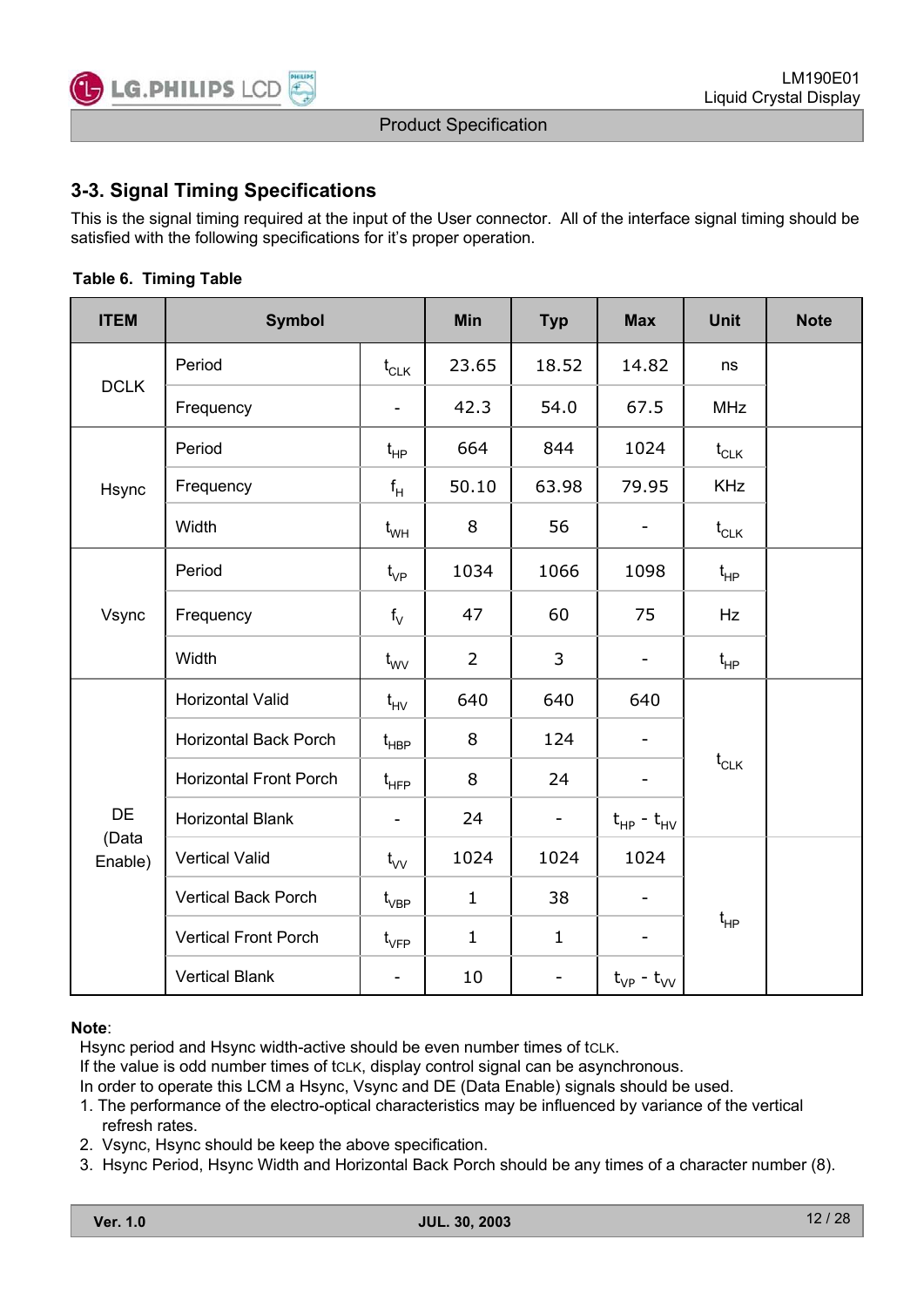

## **3-4. Signal Timing Waveforms**

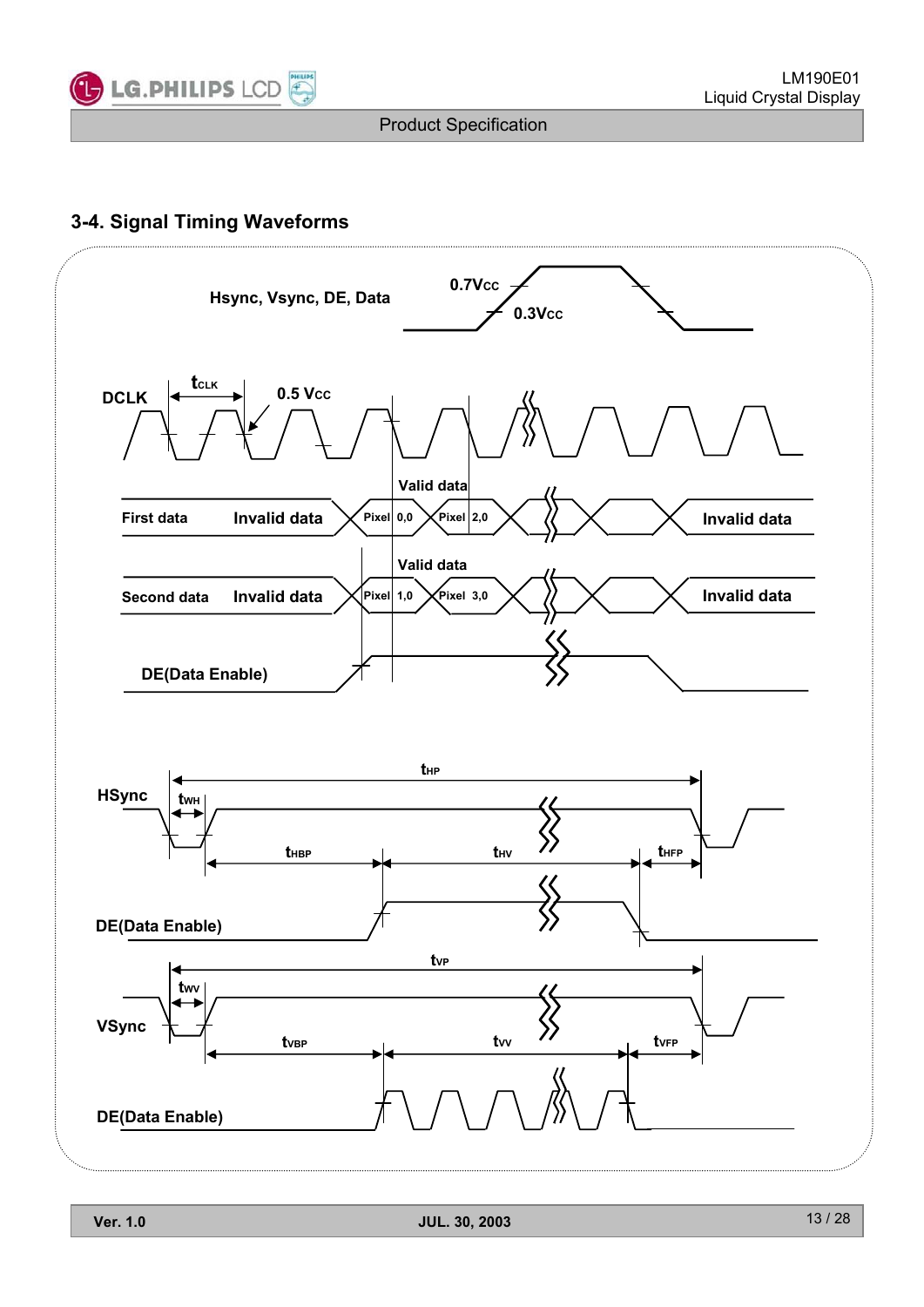

### **3-5. Color Input Data Reference**

The brightness of each primary color (red,green and blue) is based on the 8-bit gray scale data input for the color ; the higher the binary input, the brighter the color. The table below provides a reference for color versus data input.

#### Table 9. COLOR DATA REFERENCE

|                       |                                                                                                                                               |                                                                    |                                      |                                      |                                              |                                                |                                      |                                                          |                                                |                                                               |                                                        |                                                |                                                               | <b>Input Color Data</b>              |                                      |                                              |                                                   |                                                          |                                                                                        |                                                                                |                                      |                                      |                                       |                                      |                                                |
|-----------------------|-----------------------------------------------------------------------------------------------------------------------------------------------|--------------------------------------------------------------------|--------------------------------------|--------------------------------------|----------------------------------------------|------------------------------------------------|--------------------------------------|----------------------------------------------------------|------------------------------------------------|---------------------------------------------------------------|--------------------------------------------------------|------------------------------------------------|---------------------------------------------------------------|--------------------------------------|--------------------------------------|----------------------------------------------|---------------------------------------------------|----------------------------------------------------------|----------------------------------------------------------------------------------------|--------------------------------------------------------------------------------|--------------------------------------|--------------------------------------|---------------------------------------|--------------------------------------|------------------------------------------------|
|                       | Color                                                                                                                                         |                                                                    |                                      |                                      | Red                                          |                                                |                                      |                                                          |                                                |                                                               |                                                        |                                                |                                                               | Green                                |                                      |                                              |                                                   |                                                          |                                                                                        |                                                                                | <b>Blue</b>                          |                                      |                                       |                                      |                                                |
|                       |                                                                                                                                               | <b>MSB</b>                                                         |                                      |                                      |                                              |                                                |                                      |                                                          | <b>LSB</b>                                     | <b>MSB</b>                                                    |                                                        |                                                |                                                               |                                      |                                      |                                              | <b>LSB</b>                                        | <b>MSB</b>                                               |                                                                                        |                                                                                |                                      |                                      |                                       |                                      | LSB                                            |
|                       |                                                                                                                                               |                                                                    |                                      |                                      |                                              |                                                |                                      |                                                          |                                                |                                                               |                                                        |                                                |                                                               |                                      |                                      |                                              |                                                   |                                                          |                                                                                        | R7  R6  R5  R4  R3  R2  R1  R0  G7  G6  G5  G4  G3  G2  G1  G0  B7  B6  B5  B4 |                                      |                                      | B3B2B1B0                              |                                      |                                                |
| <b>Basic</b><br>Color | <b>Black</b><br>Red (255)<br>Green (255)<br><b>Blue (255)</b><br>Cyan<br>Magenta<br>Yellow<br>White                                           | 0<br>1<br>0<br>0<br>O<br>1                                         | 0<br>1<br>0<br>0<br>0<br>1<br>1      | 0<br>1<br>0<br>0<br>0<br>1<br>1<br>1 | 0<br>1<br>0<br>0<br>0<br>1<br>1<br>1         | 0<br>1<br>0<br>0<br>0<br>1<br>1<br>1           | 0<br>1<br>0<br>0<br>0<br>1<br>1<br>1 | $\mathbf 0$<br>1<br>0<br>$\mathbf 0$<br>0<br>1<br>1<br>1 | $\mathbf 0$<br>1<br>0<br>0<br>0<br>1<br>1<br>1 | $\mathbf 0$<br>0<br>1<br>0<br>1<br>0<br>1<br>1                | $\mathbf 0$<br>0<br>1<br>0<br>1<br>0<br>1<br>1         | 0<br>0<br>1<br>0<br>1<br>0<br>1<br>1           | $\mathbf 0$<br>$\mathbf 0$<br>1<br>0<br>1<br>0<br>1<br>1      | 0<br>0<br>1<br>0<br>1<br>0<br>1<br>1 | 0<br>0<br>1<br>0<br>1<br>0<br>1<br>1 | 0<br>0<br>1<br>0<br>1<br>0<br>1<br>1         | 0<br>0<br>1<br>0<br>1<br>0<br>1<br>1              | $\mathbf 0$<br>0<br>0<br>1<br>1<br>1<br>0<br>1           | $\mathbf 0$<br>$\mathbf 0$<br>$\mathbf 0$<br>1<br>1<br>1<br>0<br>1                     | 0<br>0<br>0<br>1<br>1<br>1<br>0<br>1                                           | 0<br>0<br>0<br>1<br>1<br>1<br>0<br>1 | 0<br>0<br>0<br>1<br>1<br>1<br>0<br>1 | 0<br>0<br>0<br>1<br>1<br>1<br>0<br>1  | 0<br>0<br>0<br>1<br>1<br>1<br>0<br>1 | 0<br>0<br>0<br>1<br>1<br>0<br>1                |
| Red                   | Red(000)<br>Dark<br>Red(001)<br>Red(002)<br>Red(253)<br>Red(254)<br>Red(255)<br><b>Bright</b>                                                 | 0<br>0<br>0<br>1<br>1<br>1                                         | 0<br>0<br>0<br>1<br>1<br>1           | 0<br>0<br>0<br>1<br>1<br>1           | 0<br>0<br>0<br>1<br>1<br>1                   | 0<br>0<br>0<br>1<br>1<br>1                     | 0<br>0<br>0<br>1<br>1<br>1           | $\mathbf 0$<br>$\mathbf 0$<br>1<br>0<br>1<br>1           | 0<br>1<br>0<br>1<br>0<br>1                     | 0<br>0<br>0<br>$\mathbf 0$<br>0<br>0                          | 0<br>0<br>0<br>0<br>0<br>$\mathbf 0$                   | 0<br>0<br>0<br>$\mathbf 0$<br>0<br>0           | 0<br>0<br>0<br>0<br>0<br>$\mathbf 0$                          | 0<br>0<br>0<br>0<br>0<br>0           | 0<br>0<br>0<br>$\mathbf 0$<br>0<br>0 | 0<br>0<br>0<br>$\mathbf 0$<br>0<br>0         | 0<br>0<br>0<br>0<br>0<br>0                        | $\mathbf 0$<br>0<br>0<br>$\mathbf 0$<br>0<br>$\mathbf 0$ | $\mathbf 0$<br>$\mathbf 0$<br>$\mathbf 0$<br>$\mathbf 0$<br>$\mathbf 0$<br>$\mathbf 0$ | 0<br>0<br>0<br>0<br>0<br>0                                                     | 0<br>0<br>0<br>0<br>0<br>0           | 0<br>0<br>0<br>0<br>0<br>0           | 0<br>0<br>0<br>0<br>0<br>0            | 0<br>0<br>0<br>0<br>0<br>0           | 0<br>0<br>0<br>$\mathbf 0$<br>0<br>$\mathbf 0$ |
| Green                 | Green(000)<br>Dark<br>Green(001)<br>Green(002)<br>Green(253)<br>Green(254)<br>Green(255) Bright                                               | $\mathbf 0$<br>0<br>0<br>0<br>0<br>$\mathbf 0$                     | 0<br>0<br>0<br>0<br>0<br>0           | 0<br>0<br>0<br>0<br>0<br>0           | 0<br>0<br>0<br>0<br>0<br>0                   | 0<br>0<br>0<br>0<br>0<br>0                     | 0<br>0<br>0<br>0<br>0<br>0           | $\mathbf 0$<br>0<br>$\mathbf 0$<br>0<br>0<br>$\mathbf 0$ | 0<br>0<br>0<br>$\mathbf 0$<br>0<br>$\mathbf 0$ | 0<br>0<br>0<br>1<br>1                                         | 0<br>0<br>0<br>1<br>1<br>1                             | 0<br>0<br>0<br>1<br>1<br>1                     | 0<br>0<br>0<br>1<br>1<br>1                                    | 0<br>0<br>0<br>1<br>1<br>1           | 0<br>0<br>0<br>1<br>1<br>1           | 0<br>0<br>1<br>0<br>1<br>1                   | 0<br>1<br>0<br>1<br>0<br>1                        | $\mathbf 0$<br>0<br>0<br>$\mathbf 0$<br>0<br>$\mathbf 0$ | $\mathbf 0$<br>$\mathbf 0$<br>$\mathbf 0$<br>$\mathbf 0$<br>$\mathbf 0$<br>$\mathbf 0$ | 0<br>0<br>0<br>0<br>0<br>0                                                     | 0<br>0<br>0<br>0<br>0<br>0           | 0<br>0<br>0<br>0<br>0<br>$\mathbf 0$ | 0<br>0<br>0<br>0<br>0<br>0            | 0<br>0<br>0<br>0<br>0<br>0           | 0<br>0<br>0<br>$\mathbf 0$<br>0<br>$\mathbf 0$ |
| <b>Blue</b>           | <b>Blue(000)</b><br>Dark<br><b>Blue(001)</b><br><b>Blue(002)</b><br><b>Blue(253)</b><br><b>Blue(254)</b><br><b>Blue(255)</b><br><b>Bright</b> | 0<br>$\mathbf 0$<br>0<br>$\mathbf 0$<br>$\mathbf 0$<br>$\mathbf 0$ | 0<br>0<br>0<br>0<br>$\mathbf 0$<br>0 | 0<br>0<br>0<br>0<br>0<br>0           | 0<br>0<br>0<br>$\mathbf 0$<br>$\pmb{0}$<br>0 | 0<br>0<br>0<br>$\mathbf 0$<br>$\mathbf 0$<br>0 | 0<br>0<br>0<br>0<br>0<br>0           | 0<br>$\mathbf 0$<br>0<br>$\mathbf 0$<br>0<br>$\mathbf 0$ | 0<br>0<br>0<br>$\mathbf 0$<br>0<br>$\mathbf 0$ | 0<br>0<br>0<br>$\mathbf 0$<br>$\mathbf 0$<br>$\boldsymbol{0}$ | 0<br>0<br>0<br>$\pmb{0}$<br>$\mathbf 0$<br>$\mathbf 0$ | 0<br>0<br>0<br>$\mathbf 0$<br>$\mathbf 0$<br>0 | 0<br>0<br>0<br>$\mathbf 0$<br>$\boldsymbol{0}$<br>$\mathbf 0$ | 0<br>0<br>0<br>0<br>0<br>0           | 0<br>0<br>0<br>$\pmb{0}$<br>0<br>0   | 0<br>0<br>0<br>$\pmb{0}$<br>0<br>$\mathbf 0$ | 0<br>0<br>0<br>$\overline{0}$<br>$\mathbf 0$<br>0 | 0<br>0<br>0<br>$\mathbf{1}$<br>$\mathbf{1}$<br>1         | 0<br>$\mathbf 0$<br>0<br>1<br>1<br>1                                                   | 0<br>0<br>0<br>1<br>1<br>1                                                     | 0<br>0<br>0<br>1<br>1<br>1           | 0<br>0<br>0<br>1<br>1<br>1           | 0<br>0<br>0<br>$\mathbf{1}$<br>1<br>1 | 0<br>0<br>0<br>1<br>1                | 0<br>1<br>0<br>1<br>0<br>$\mathbf{1}$          |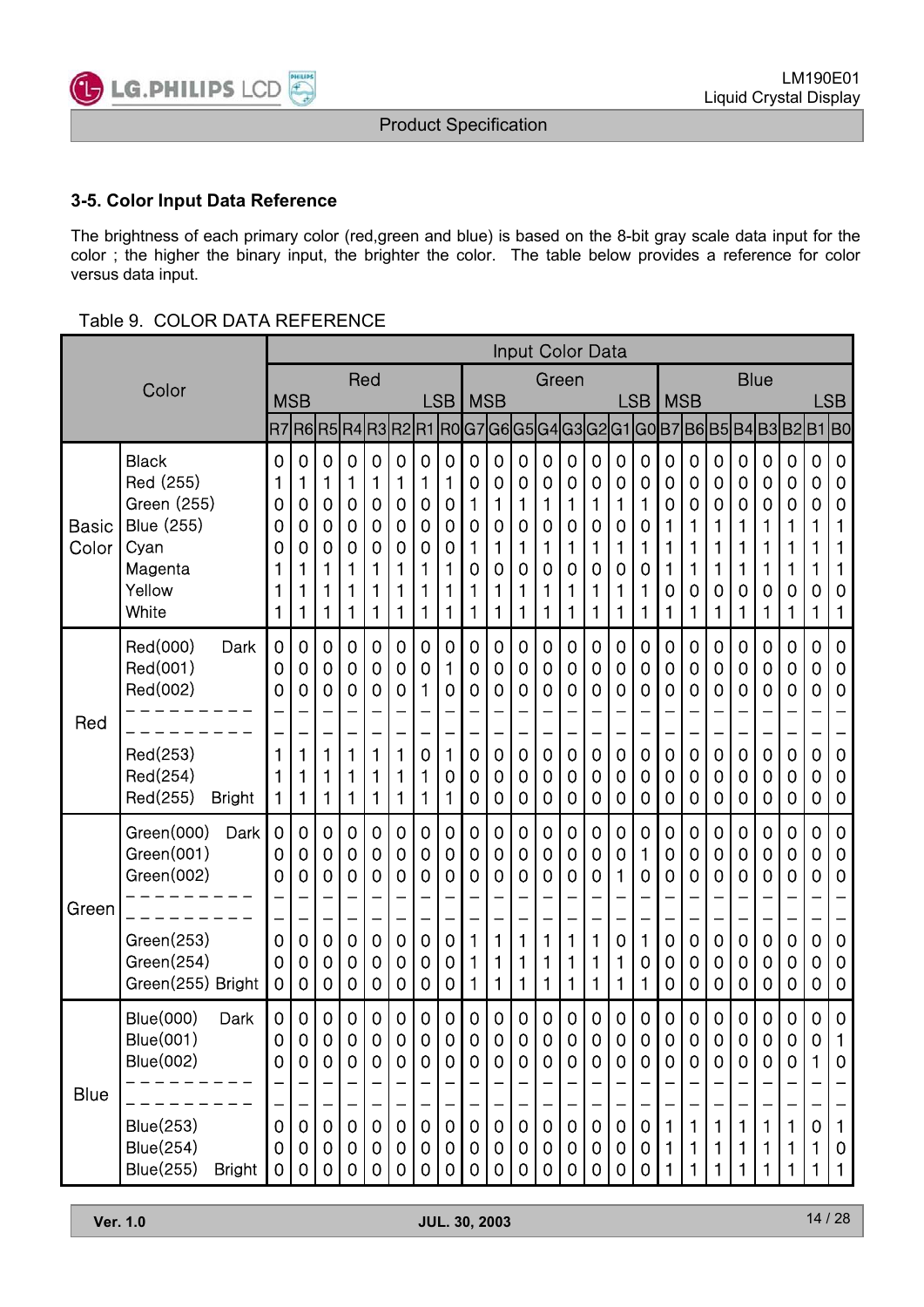

## **3-6. Power Sequence**



#### **Table 8. POWER SEQUENCE**

| Parameter      | Min                      | Typ | Max | Units |
|----------------|--------------------------|-----|-----|-------|
| T <sub>1</sub> |                          | -   | 10  | ms    |
| T2             | 0.5                      | -   | 50  | ms    |
| T <sub>3</sub> | 200                      |     |     | ms    |
| T <sub>4</sub> | 200                      |     |     | ms    |
| T <sub>5</sub> | 0.5                      |     | 50  | ms    |
| T <sub>6</sub> | $\overline{\phantom{a}}$ |     | 100 | ms    |
| T7             |                          |     |     | ms    |

Notes : 1. Please avoid floating state of interface signal at invalid period.

2. When the interface signal is invalid, be sure to pull down the power supply for LCD  $V_{\text{LCD}}$  to 0V.

3. Lamp power must be turn on after power supply for LCD an interface signal are valid.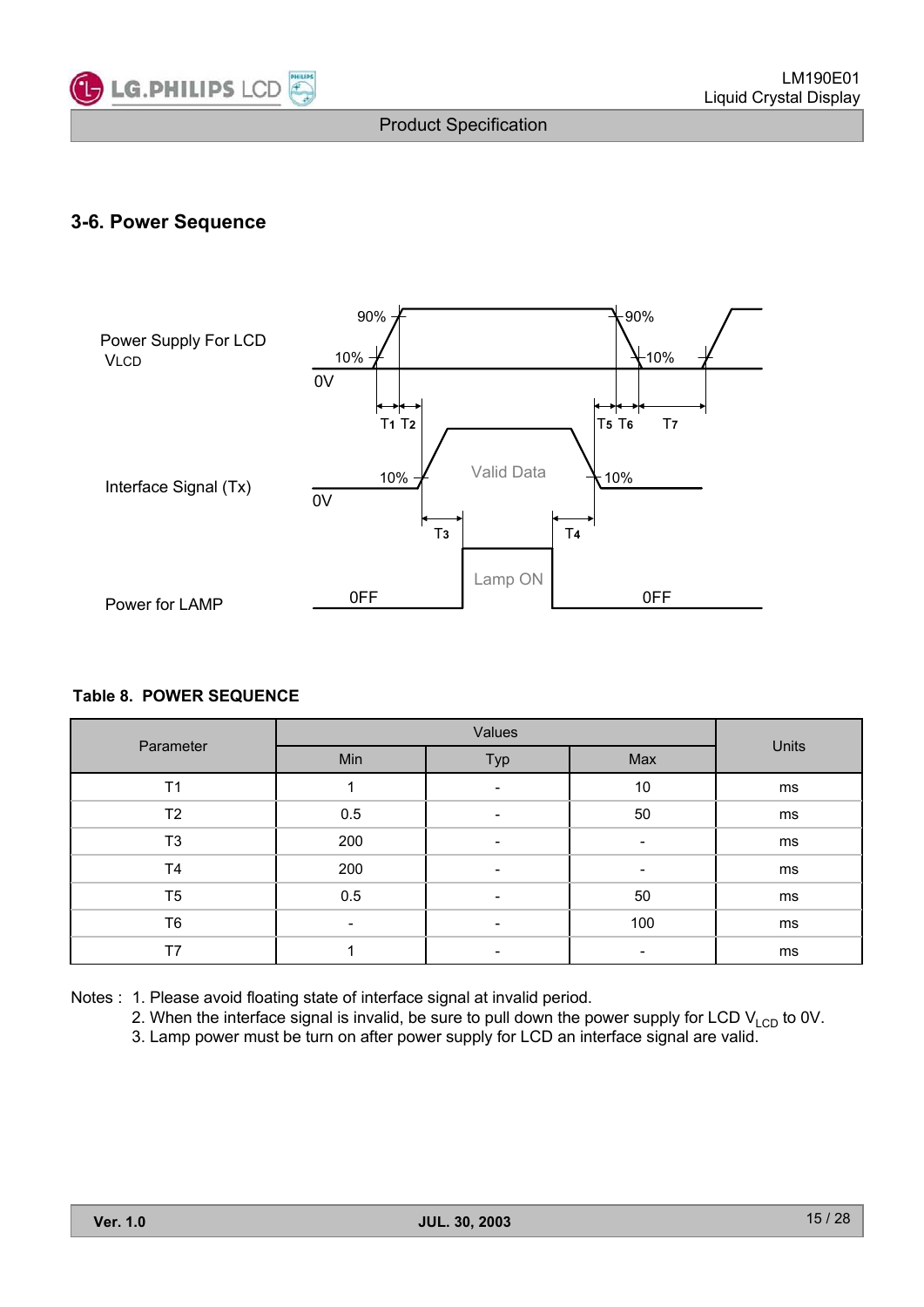

## **4. Optical Specification**

Optical characteristics are determined after the unit has been 'ON' for 30 minutes in a dark environment at 25°C. The values specified are at an approximate distance 50cm from the LCD surface at a viewing angle of  $\Phi$  and  $\theta$  equal to 0 °.

FIG. 1 presents additional information concerning the measurement equipment and method.



**FIG. 1 Optical Characteristic Measurement Equipment and Method**

Table 9. OPTICAL CHARACTERISTICS Ta= 25°C, V<sub>LCD</sub>=12.0V, fv=60HzDclk=54MHz, IBL=7.5mA

|                                   |                                |                      |                | Values                   |                          |                   |                |
|-----------------------------------|--------------------------------|----------------------|----------------|--------------------------|--------------------------|-------------------|----------------|
| Parameter                         |                                | Symbol               | Min            | Typ                      | Max                      | <b>Units</b>      | <b>Notes</b>   |
| <b>Contrast Ratio</b>             |                                | <b>CR</b>            | 250            | 400                      | $\overline{\phantom{a}}$ |                   | 1              |
| Surface Luminance, white          |                                | $L_{WH}$             | 200            | 250                      | $\overline{\phantom{a}}$ | cd/m <sup>2</sup> | $\overline{2}$ |
| Luminance Variation               |                                | 5P<br>$\delta$ white |                |                          | 1.25                     |                   | 3              |
|                                   | Rise Time                      | $Tr_R$               | $\sim$         | 12                       | 20                       | ms                |                |
| Response Time                     | Decay Time                     | $Tr_D$               | $\overline{a}$ | 13                       | 20                       | ms                | 4              |
|                                   | <b>RED</b>                     | Rx                   |                | 0.640                    |                          |                   |                |
|                                   |                                | <b>Ry</b>            |                | 0.344                    |                          |                   |                |
|                                   |                                | Gx                   |                | 0.299                    | Typ                      |                   |                |
| <b>Color Coordinates</b>          | <b>GREEN</b>                   | Gy                   | Typ            | 0.602                    |                          |                   |                |
| [CIE1931]                         | <b>BLUE</b>                    | Bx                   | $-0.03$        | 0.145                    | $+0.03$                  |                   |                |
|                                   |                                | By                   |                | 0.074                    |                          |                   |                |
|                                   | <b>WHITE</b>                   | <b>Wx</b>            |                | 0.313                    |                          |                   |                |
|                                   |                                | Wy                   |                | 0.329                    |                          |                   |                |
| Viewing Angle (CR>10)             |                                |                      |                |                          |                          |                   |                |
|                                   | x axis, right( $\phi$ =0°)     | $\theta$ r           | 85             | 88                       | $\overline{a}$           |                   |                |
|                                   | x axis, left ( $\phi$ =180°)   | $\theta$             | 85             | 88                       | Ξ.                       | degree            | 5              |
|                                   | y axis, up $(\phi = 90^\circ)$ | $\theta$ u           | 85             | 88                       | $\overline{\phantom{0}}$ |                   |                |
| y axis, down $(\phi = 270^\circ)$ |                                | $\theta\texttt{d}$   | 85             | 88                       | -                        |                   |                |
| Gray Scale                        |                                |                      |                | $\overline{\phantom{a}}$ |                          |                   | 6              |
| Cross Talk                        |                                |                      |                | $\overline{\phantom{a}}$ | 1.8                      | $\%$              | 7              |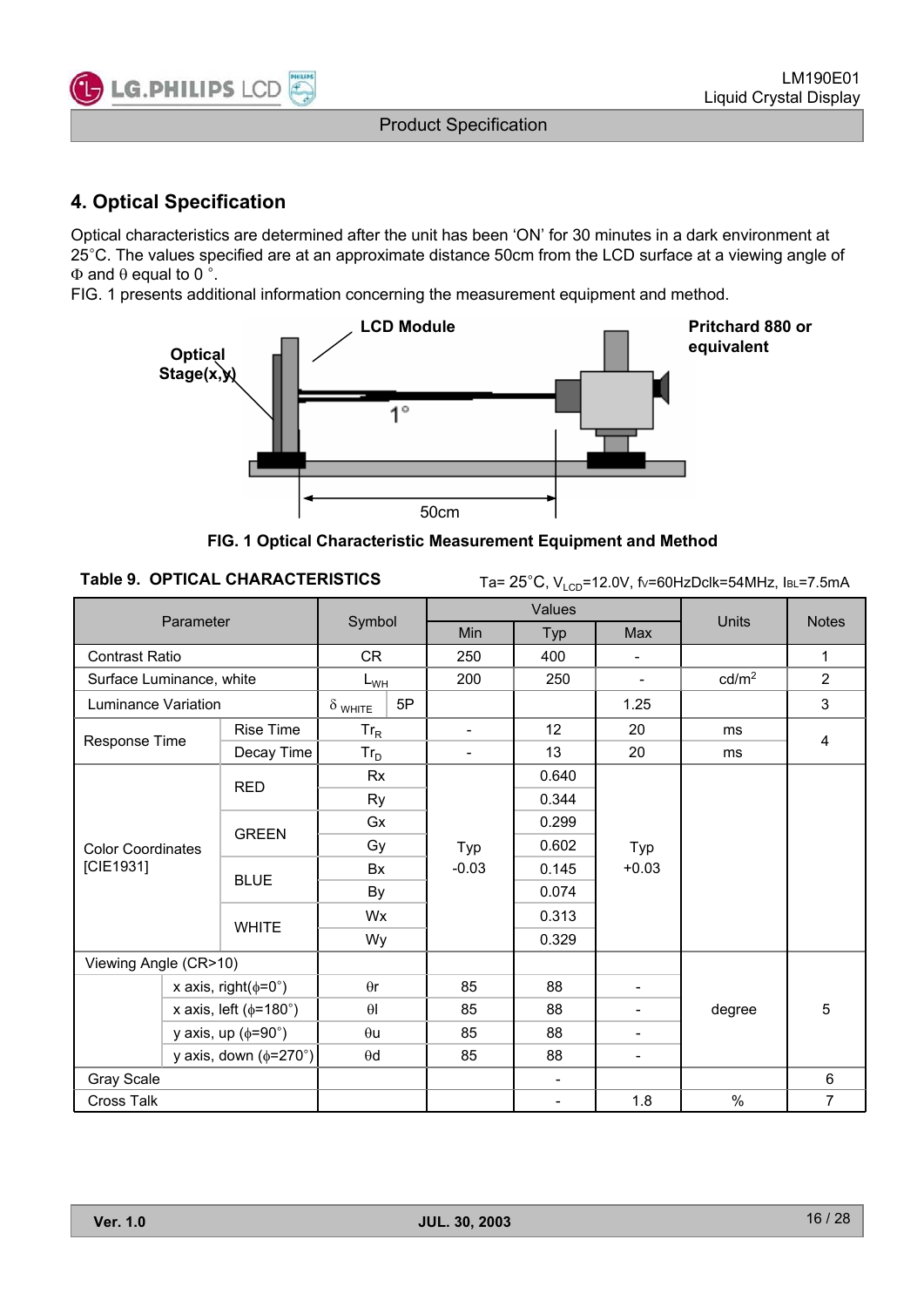

#### Notes :

1. Contrast ratio(CR) is defined mathematically as :

Surface luminance with all white pixels Contrast ratio = --------------------------------------------------------- Surface luminance with all black pixels

It is measured at center point(1)

- 2. Surface luminance is the luminance value at center 1 point(1) across the LCD surface 50cm from the surface with all pixels displaying white. For more information see FIG 6.
- 3. The variation in surface luminance,  $\delta_{WHTE}$  is defined as



For more information see [ Figure 6 ].

Figure 6. Luminance measuring point

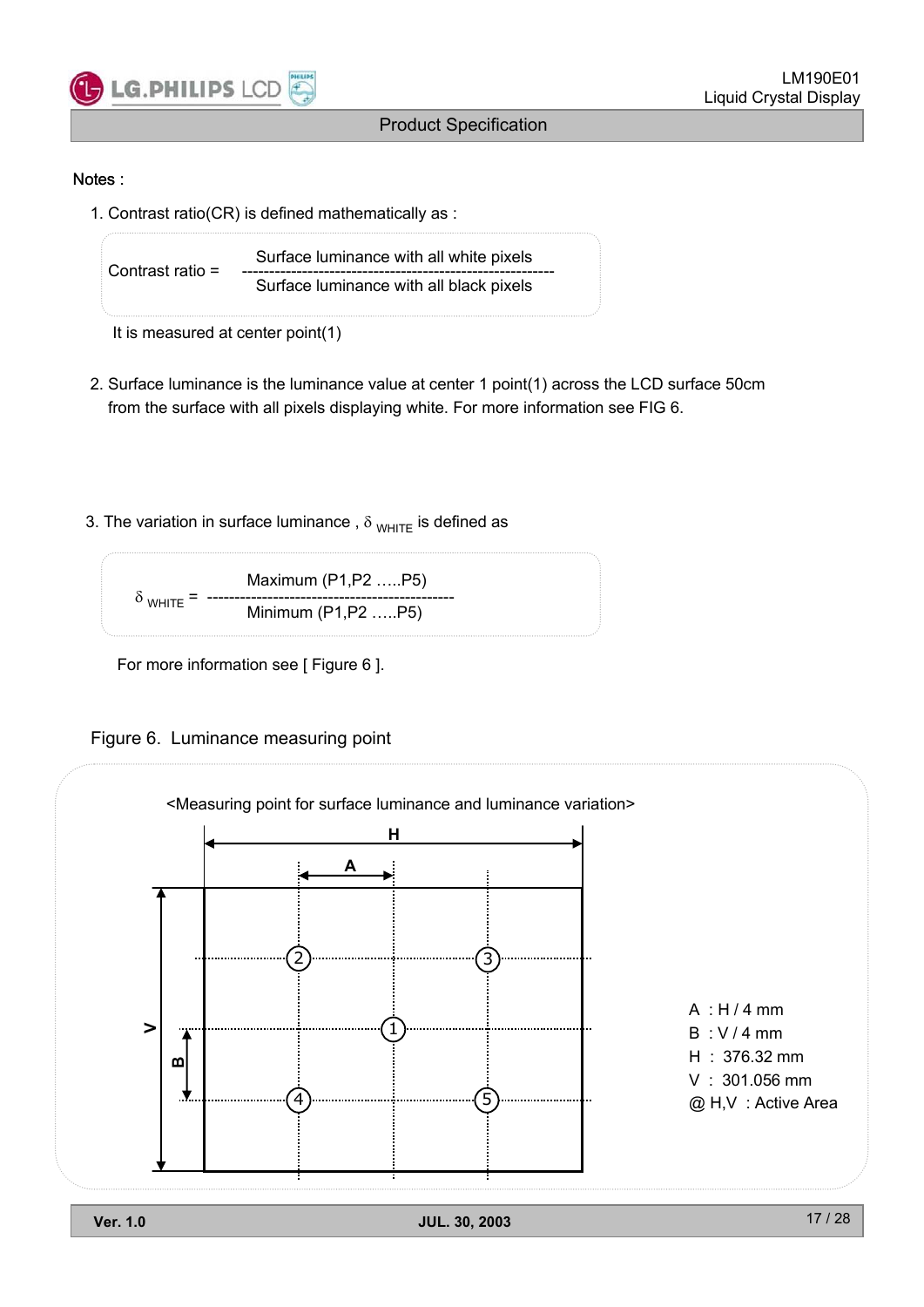

4. Response time is the time required for the display to transition from black to white(Rise Time,  $Tr_{\rm D}$ ) and from white to black(Decay Time,  $Tr_D$ ). For additional information see [ Figure 7 ]. The sampling rate is 2,500 sample/sec.

#### Figure 7. Response time

The response time is defined as the following figure and shall be measured by switching the input signal for each gray to gray.



5. Viewing angle is the angle at which the contrast ratio is greater than 10. The angles are determined for the horizontal or x axis and the vertical or y axis with respect to the z axis which is normal to the LCD surface. For more information see Figure 8 .

Figure 8. Viewing angle

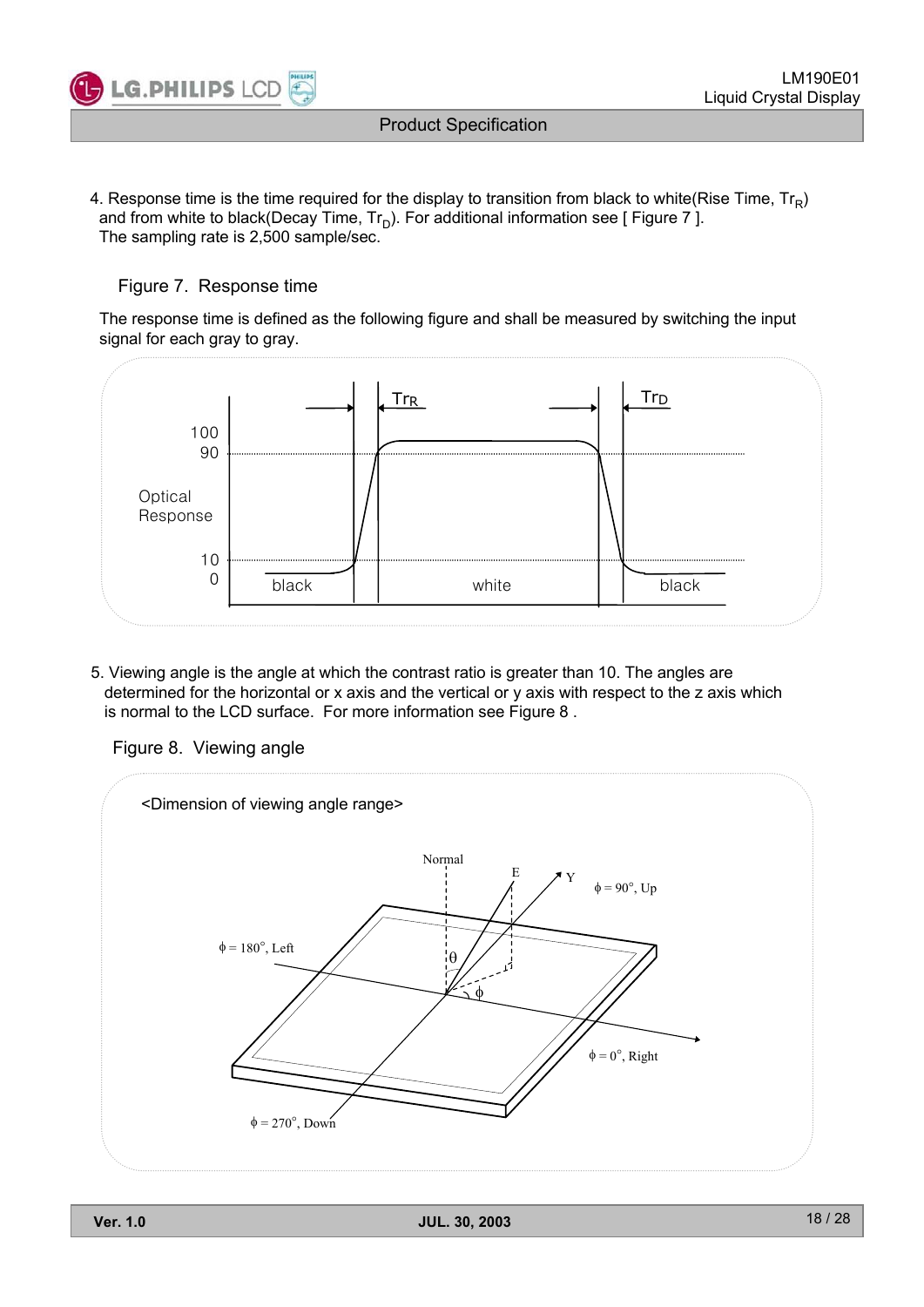

#### 6. Gray scale specification

Table 12. Gray scale

| <b>Gray Level</b> | Luminance [%] (Typ) | <b>Gray Level</b> | Luminance [%] (Typ) |
|-------------------|---------------------|-------------------|---------------------|
| L0                | 0.30                | L143              | 33.2                |
| L15               | 0.46                | L159              | 42.4                |
| L31               | 1.37                | L175              | 52.4                |
| L47               | 3.05                | L <sub>191</sub>  | 62.4                |
| L63               | 5.69                | L207              | 73.0                |
| L79               | 9.59                | L223              | 83.6                |
| L95               | 14.4                | L239              | 93.0                |
| L111              | 19.8                | L255              | 100                 |
| L127              | 25.3                |                   |                     |

7. Cross talk shall be measured at the V and H position. (Window size :  $427 \times 341$ pixels) For more information see FIG. 12.

Cross talk =  $\frac{L}{L}$  Luminance at pattern A (Luminance at pattern A – Luminance at pattern B)  $\times$  100%

#### **FIG. 12 Cross talk**

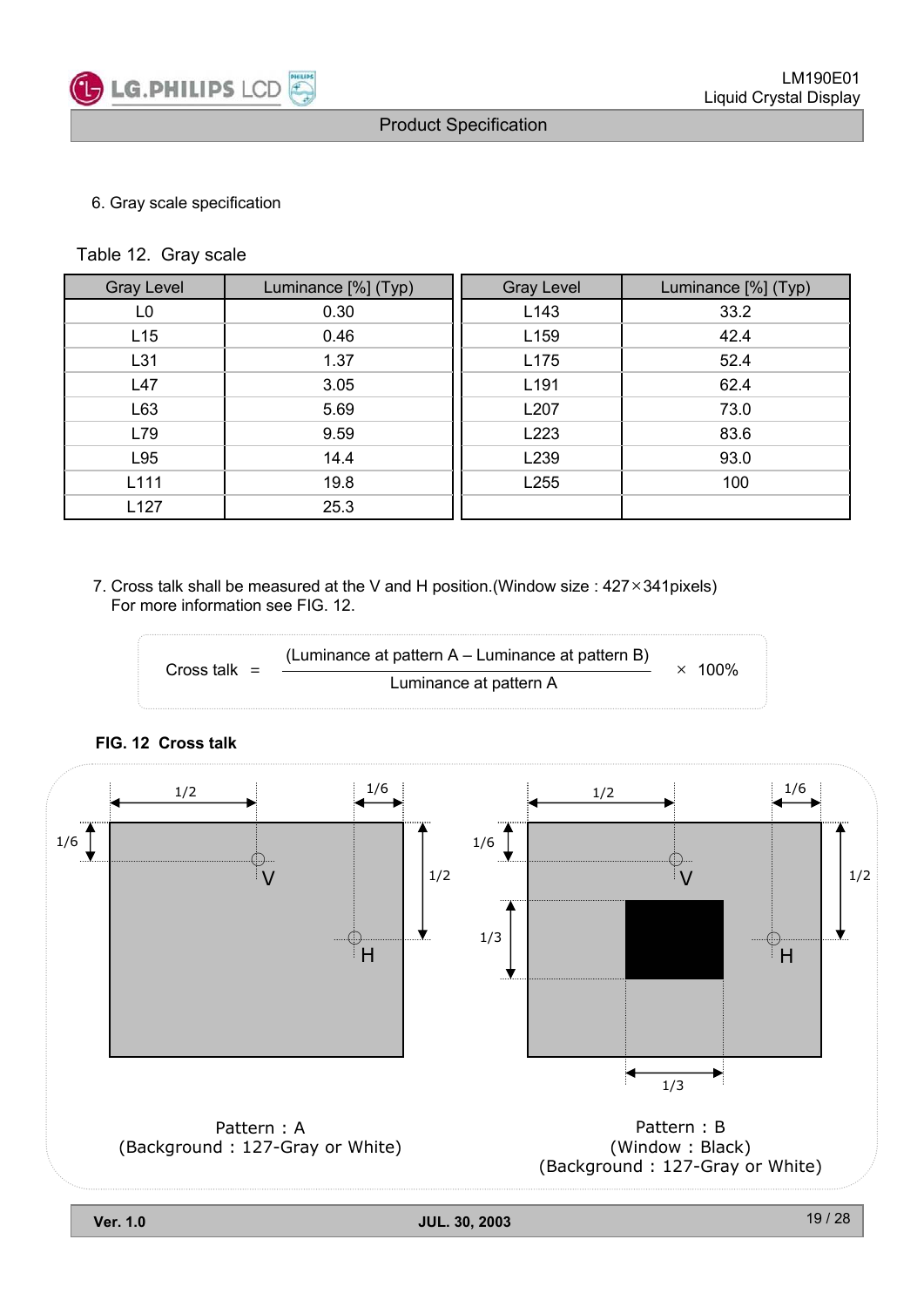

## **5. Mechanical Characteristics**

The contents provide general mechanical characteristics. In addition the figures in the next page are detailed mechanical drawing of the LCD.

|                          | Horizontal                                                      | 404.20mm          |  |  |  |  |
|--------------------------|-----------------------------------------------------------------|-------------------|--|--|--|--|
| <b>Outline Dimension</b> | Vertical                                                        | 330.0mm           |  |  |  |  |
|                          | Depth                                                           | $22.3 \text{ mm}$ |  |  |  |  |
| Bezel Area               | Horizontal                                                      | 380.3 mm          |  |  |  |  |
|                          | Vertical                                                        | 305mm             |  |  |  |  |
|                          | Horizontal                                                      | 376.32mm          |  |  |  |  |
| Active Display Area      | Vertical                                                        | 301.056mm         |  |  |  |  |
| Weight                   | 2,800g (Typ.) 2,940(Max)                                        |                   |  |  |  |  |
| <b>Surface Treatment</b> | Hard coating(3H)<br>Anti-glare treatment of the front polarizer |                   |  |  |  |  |

Notes : Please refer to a mechanic drawing in terms of tolerance at the next page.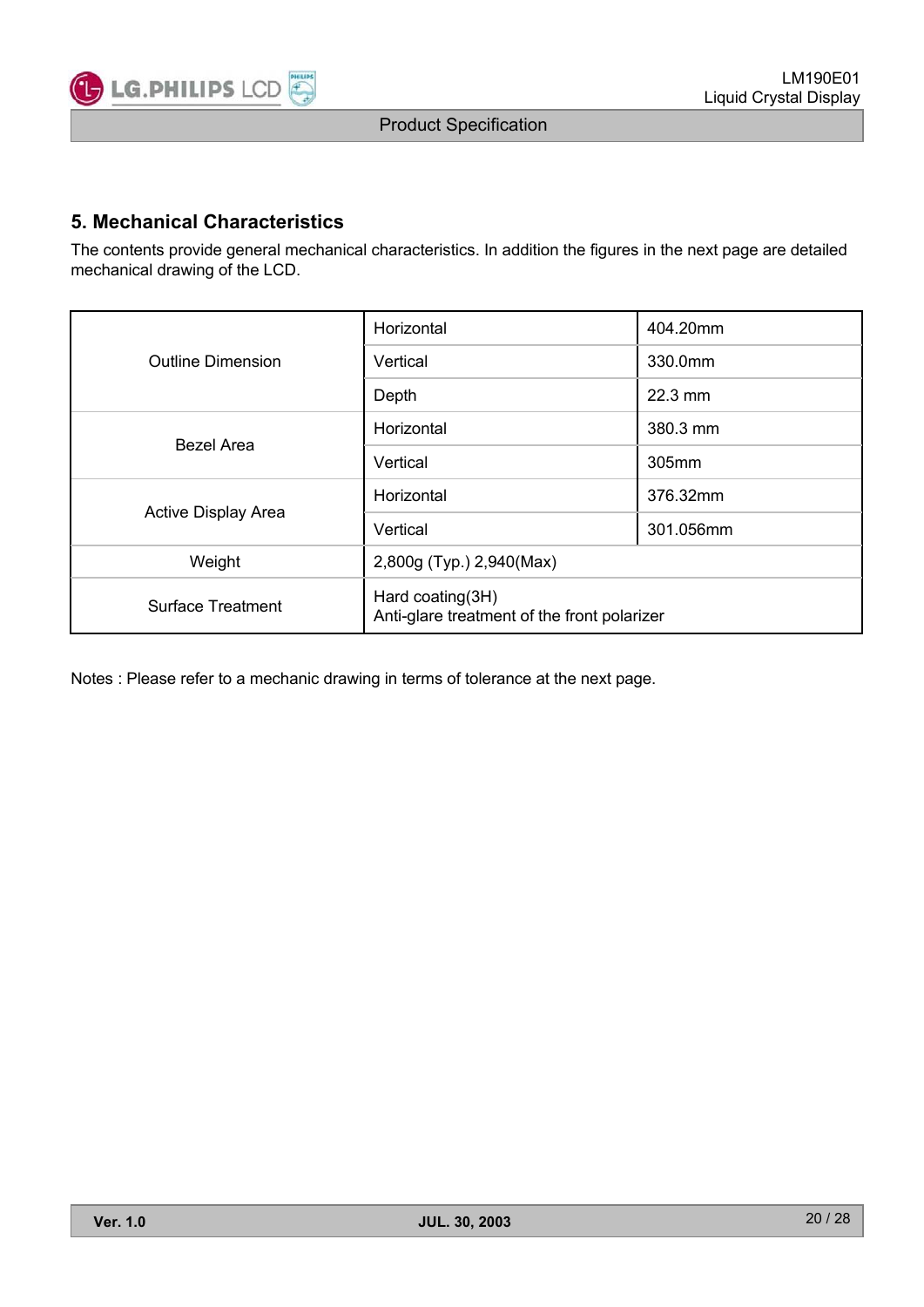

#### <FRONT VIEW>

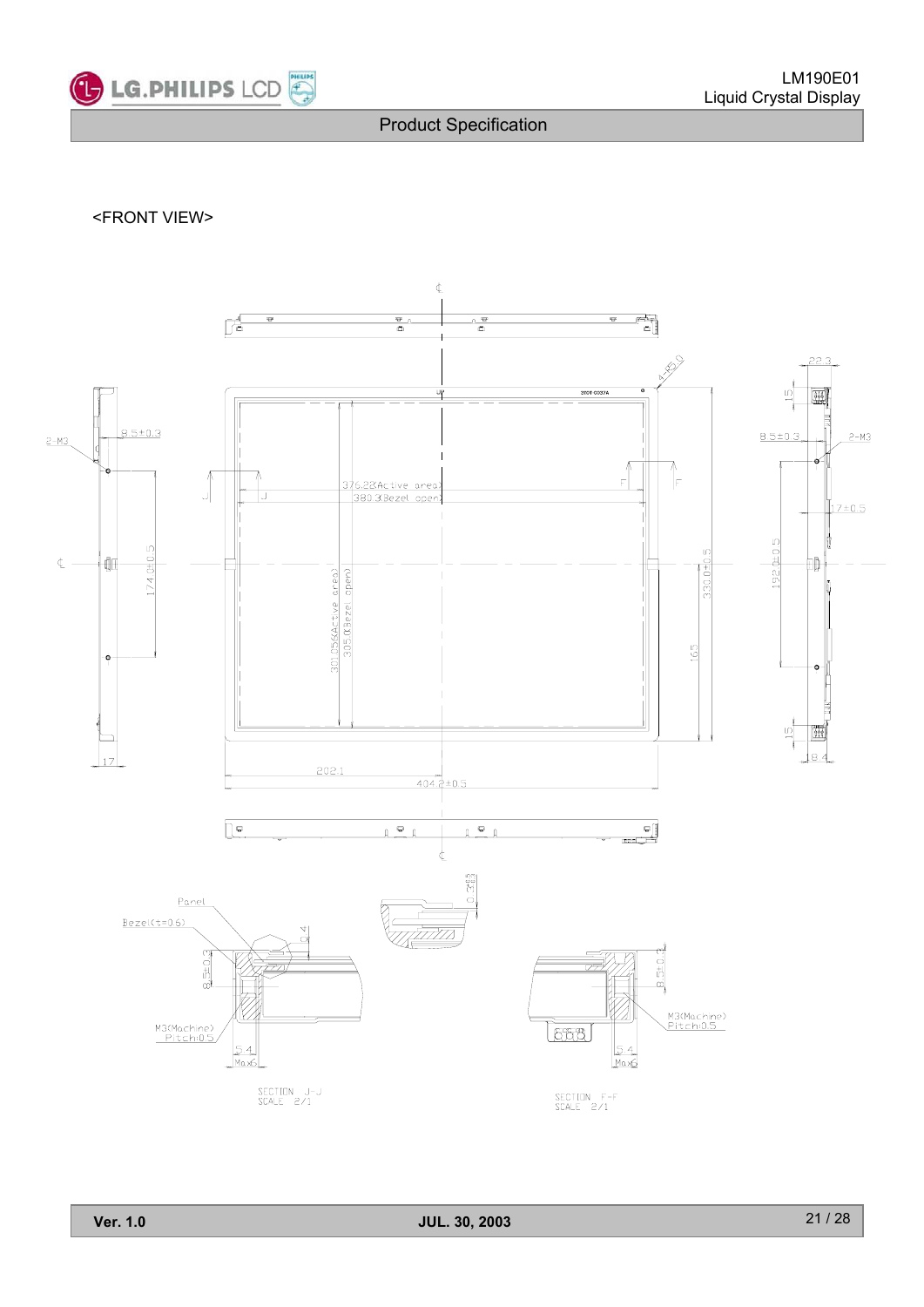

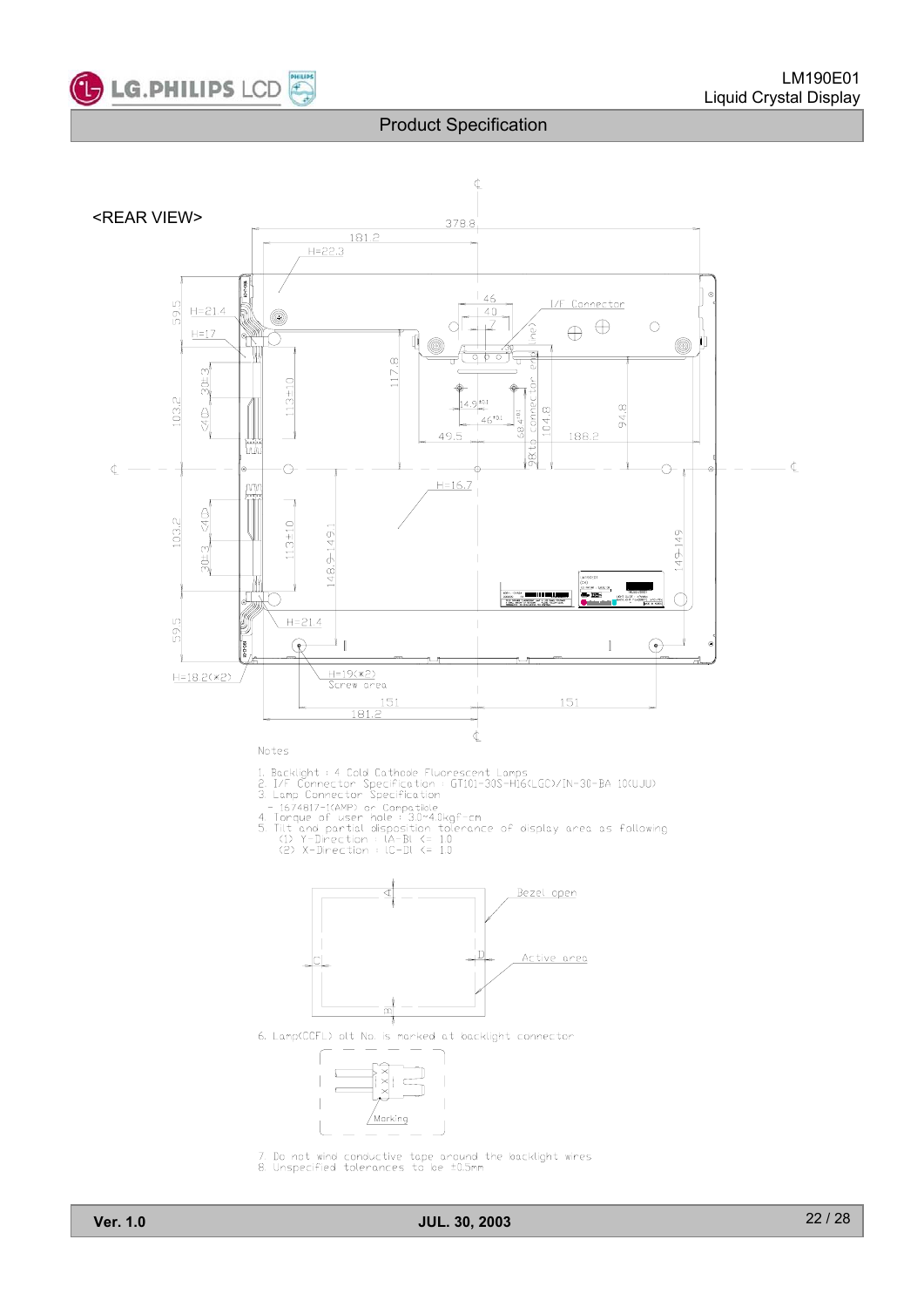

## **6. Reliability**

Environment test condition

| No.             | Test Item                                   | Condition                                                                                                                      |
|-----------------|---------------------------------------------|--------------------------------------------------------------------------------------------------------------------------------|
| 1               | High temperature storage test               | Ta= 60°C 240h                                                                                                                  |
| 2               | Low temperature storage test                | Ta= -20°C 240h                                                                                                                 |
| 3               | High temperature operation test             | Ta= 50°C 50%RH 240h                                                                                                            |
| 4               | Low temperature operation test              | Ta= 0°C l<br>240h                                                                                                              |
| 5               | <b>Vibration test</b><br>(non-operating)    | Wave form : random<br>Vibration level: 1.0G RMS<br>Bandwidth: 10-500Hz<br>Duration: X, Y, Z, 20 min<br>One time each direction |
| $6\phantom{1}6$ | Shock test<br>(non-operating)               | Shock level: 100G<br>Waveform: half sine wave, 2ms<br>Direction : $\pm X$ , $\pm Y$ , $\pm Z$<br>One time each direction       |
| 7               | Altitude<br>operating<br>storage / shipment | 0 - 10,000 feet(3048m)<br>0 - 40,000 feet(12,192m)                                                                             |

{ Result Evaluation Criteria }

There should be no change which might affect the practical display function when the display quality test is conducted under normal operating condition.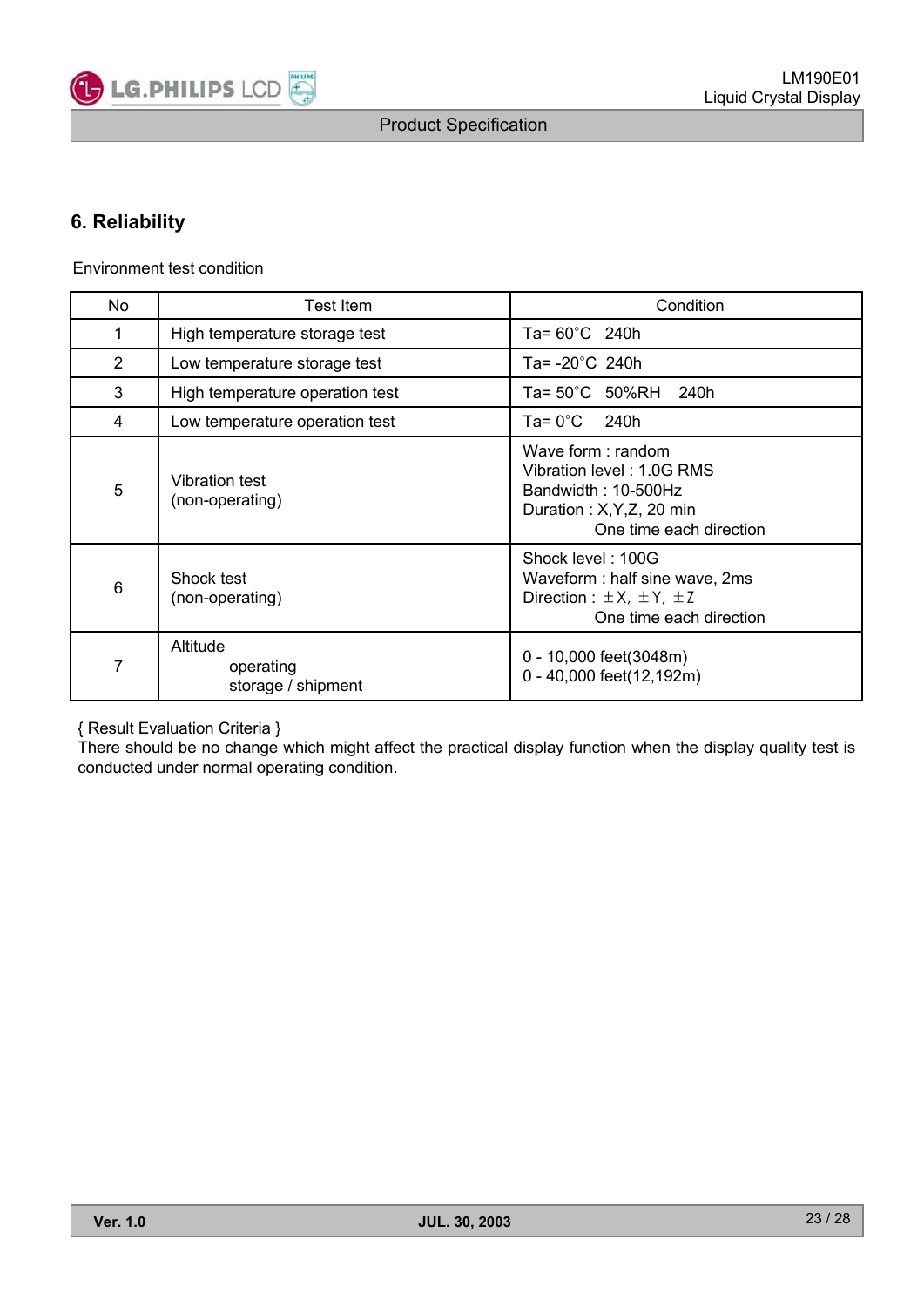

## **7. International Standards**

#### **7-1. Safety**

a) UL 60950, Third Edition, Underwriters Laboratories, Inc., Dated Dec. 11, 2000. Standard for Safety of Information Technology Equipment, Including Electrical Business Equipment. b) CAN/CSA C22.2, No. 60950, Third Edition, Canadian Standards Association, Dec. 1, 2000. Standard for Safety of Information Technology Equipment, Including Electrical Business Equipment. c) EN 60950 : 2000, Third Edition

IEC 60950 : 1999, Third Edition

European Committee for Electrotechnical Standardization(CENELEC)

EUROPEAN STANDARD for Safety of Information Technology Equipment Including Electrical Business Equipment.

### **7-2. EMC**

a) ANSI C63.4 "Methods of Measurement of Radio-Noise Emissions from Low-Voltage Electrical and Electrical Equipment in the Range of 9kHZ to 40GHz. "American National Standards Institute(ANSI), 1992

b) C.I.S.P.R "Limits and Methods of Measurement of Radio Interface Characteristics of Information Technology Equipment." International Special Committee on Radio Interference.

c) EN 55022 "Limits and Methods of Measurement of Radio Interface Characteristics of Information Technology Equipment." European Committee for Electrotechnical Standardization.(CENELEC), 1998 ( Including A1: 2000 )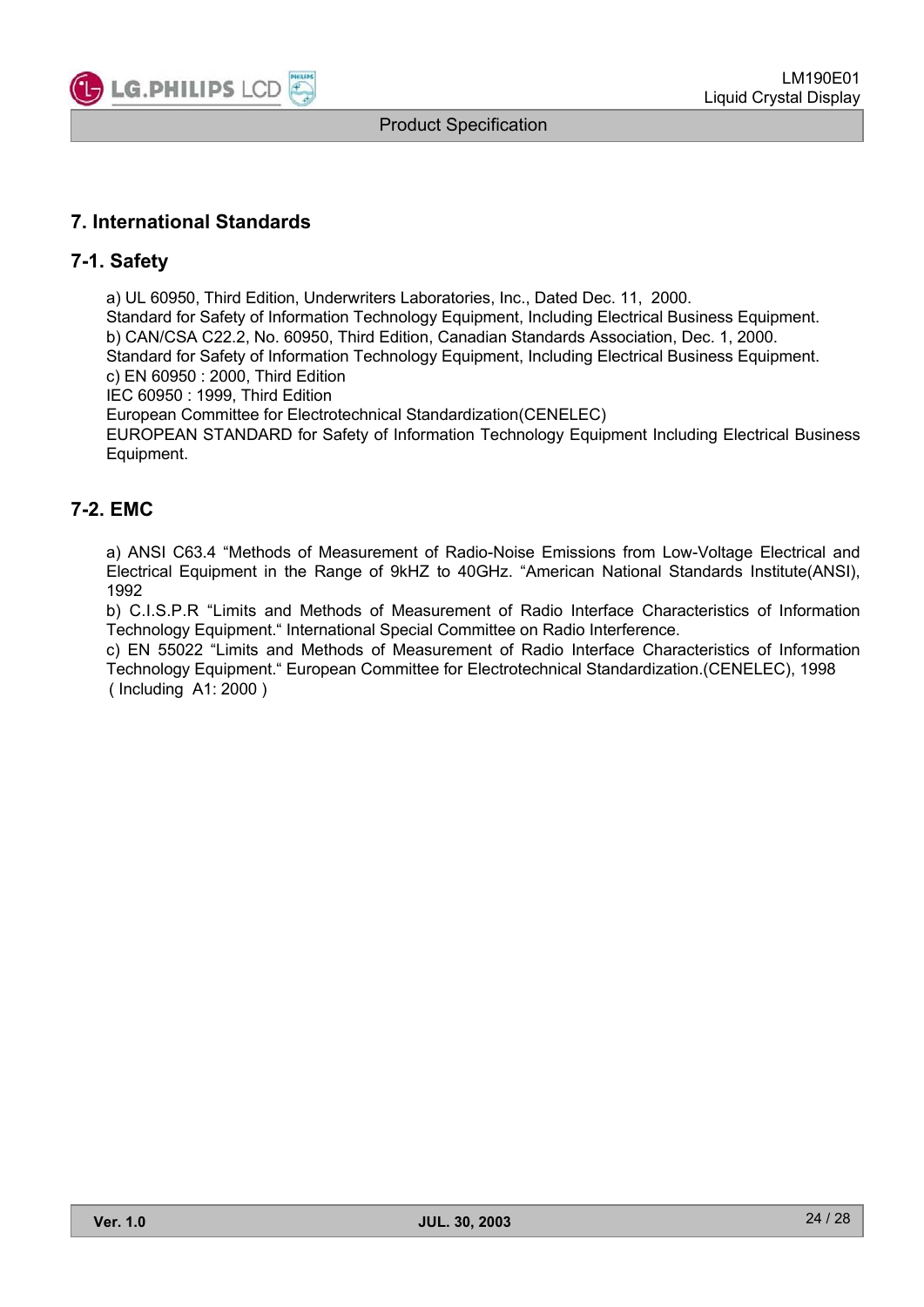

## **8. Packing**

## **8-1. Designation of Lot Mark**

a) Lot Mark



A,B,C : Inch

- D : Year
- E : Month
- F : Panel Code
- G : Factory Code
- H : Assembly Code
- I,J,K,L,M : Serial No

#### **Note**

1. Year

| Year | 97 | 98 | 99 | 2000 | 2001 | 2002 | 2003 | 2004 | 2005 | 2006 | 2007 |
|------|----|----|----|------|------|------|------|------|------|------|------|
| Mark |    |    |    |      |      |      |      |      |      |      |      |

2. Month

| Month | Jan | Feb | Mar | Apr | May | Jun    | Jul | Aug | Sep | Oct | Nov | Dec |
|-------|-----|-----|-----|-----|-----|--------|-----|-----|-----|-----|-----|-----|
| Mark  |     | -   |     |     |     | ◠<br>L |     |     | -   |     | -   |     |

#### 3. Panel Code

| Panel Code | P1 Factory | P2 Factory | P3 Factory | P4 Factory | P5 Factory | Hydis Panel |
|------------|------------|------------|------------|------------|------------|-------------|
| Mark       |            |            |            |            |            |             |

4. Factory Code

| Factory Code | <b>LPL Gumi</b> | <b>LPL Nanjing</b> |
|--------------|-----------------|--------------------|
| Mark         |                 |                    |

#### 5. Serial No

| Serial No. | 1 ~ 99.999      | $100.000 \sim$                  |
|------------|-----------------|---------------------------------|
| Mark       | $00001 - 99999$ | $A0001 \sim A9999, ---$ , Z9999 |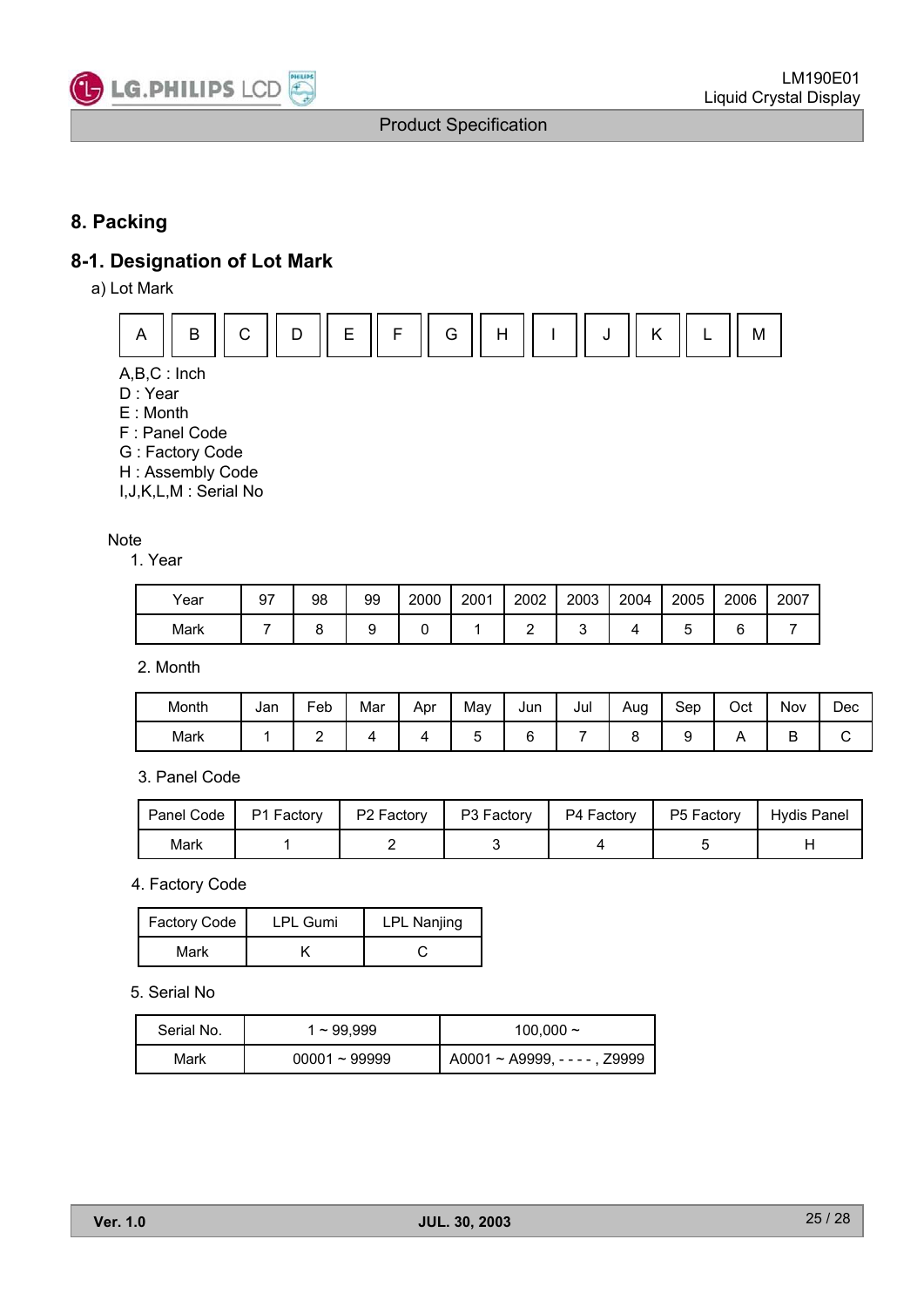

b) Location of Lot Mark

Serial NO. is printed on the label. The label is attached to the backside of the LCD module. This is subject to change without prior notice.

## **8-2. Packing Form**

- a) Package quantity in one box : 10 pcs
- b) Box Size:  $374$ mm  $\times$  329mm  $\times$  311mm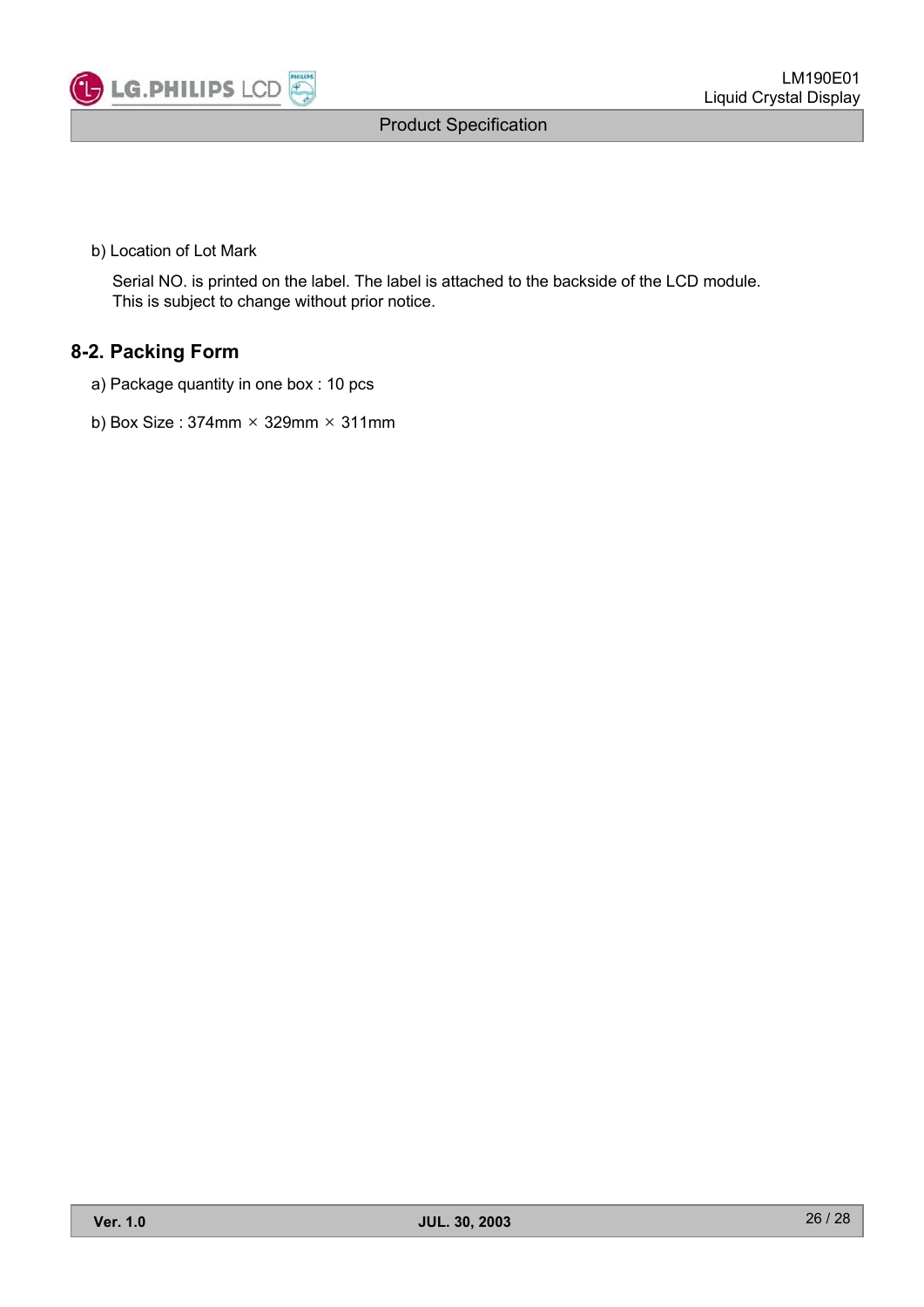

## **9. PRECAUTIONS**

Please pay attention to the followings when you use this TFT LCD module.

## **9-1. MOUNTING PRECAUTIONS**

- (1) You must mount a module using holes arranged in four corners or four sides.
- (2) You should consider the mounting structure so that uneven force (ex. Twisted stress) is not applied to the module. And the case on which a module is mounted should have sufficient strength so that external force is not transmitted directly to the module.
- (3) Please attach the surface transparent protective plate to the surface in order to protect the polarizer.

Transparent protective plate should have sufficient strength in order to the resist external force.

- (4) You should adopt radiation structure to satisfy the temperature specification.
- (5) Acetic acid type and chlorine type materials for the cover case are not desirable because the former generates corrosive gas of attacking the polarizer at high temperature and the latter causes circuit break by electro-chemical reaction.
- (6) Do not touch, push or rub the exposed polarizers with glass, tweezers or anything harder than HB pencil lead. And please do not rub with dust clothes with chemical treatment. Do not touch the surface of polarizer for bare hand or greasy cloth.(Some cosmetics are detrimental to the polarizer.)
- (7) When the surface becomes dusty, please wipe gently with absorbent cotton or other soft materials like chamois soaks with petroleum benzene. Normal-hexane is recommended for cleaning the adhesives used to attach front / rear polarizers. Do not use acetone, toluene and alcohol because they cause chemical damage to the polarizer.
- (8) Wipe off saliva or water drops as soon as possible. Their long time contact with polarizer causes deformations and color fading.
- (9) Do not open the case because inside circuits do not have sufficient strength.

## **9-2. OPERATING PRECAUTIONS**

- (1) The spike noise causes the mis-operation of circuits. It should be lower than following voltage :  $V=\pm 200$ mV(Over and under shoot voltage)
- (2) Response time depends on the temperature.(In lower temperature, it becomes longer.)
- (3) Brightness depends on the temperature. (In lower temperature, it becomes lower.)

And in lower temperature, response time(required time that brightness is stable after turned on) becomes longer.

- (4) Be careful for condensation at sudden temperature change. Condensation makes damage to polarizer or electrical contacted parts. And after fading condensation, smear or spot will occur.
- (5) When fixed patterns are displayed for a long time, remnant image is likely to occur.
- (6) Module has high frequency circuits. Sufficient suppression to the electromagnetic interference shall be done by system manufacturers. Grounding and shielding methods may be important to minimized the interference.
- (7) Please do not give any mechanical and/or acoustical impact to LCM. Otherwise, LCM can not be operated its full characteristics perfectly.
- (8) A screw which is fastened up the steels should be a machine screw (if not, it causes metal foreign material and deal LCM a fatal blow)
- (9) Please do not set LCD on its edge.